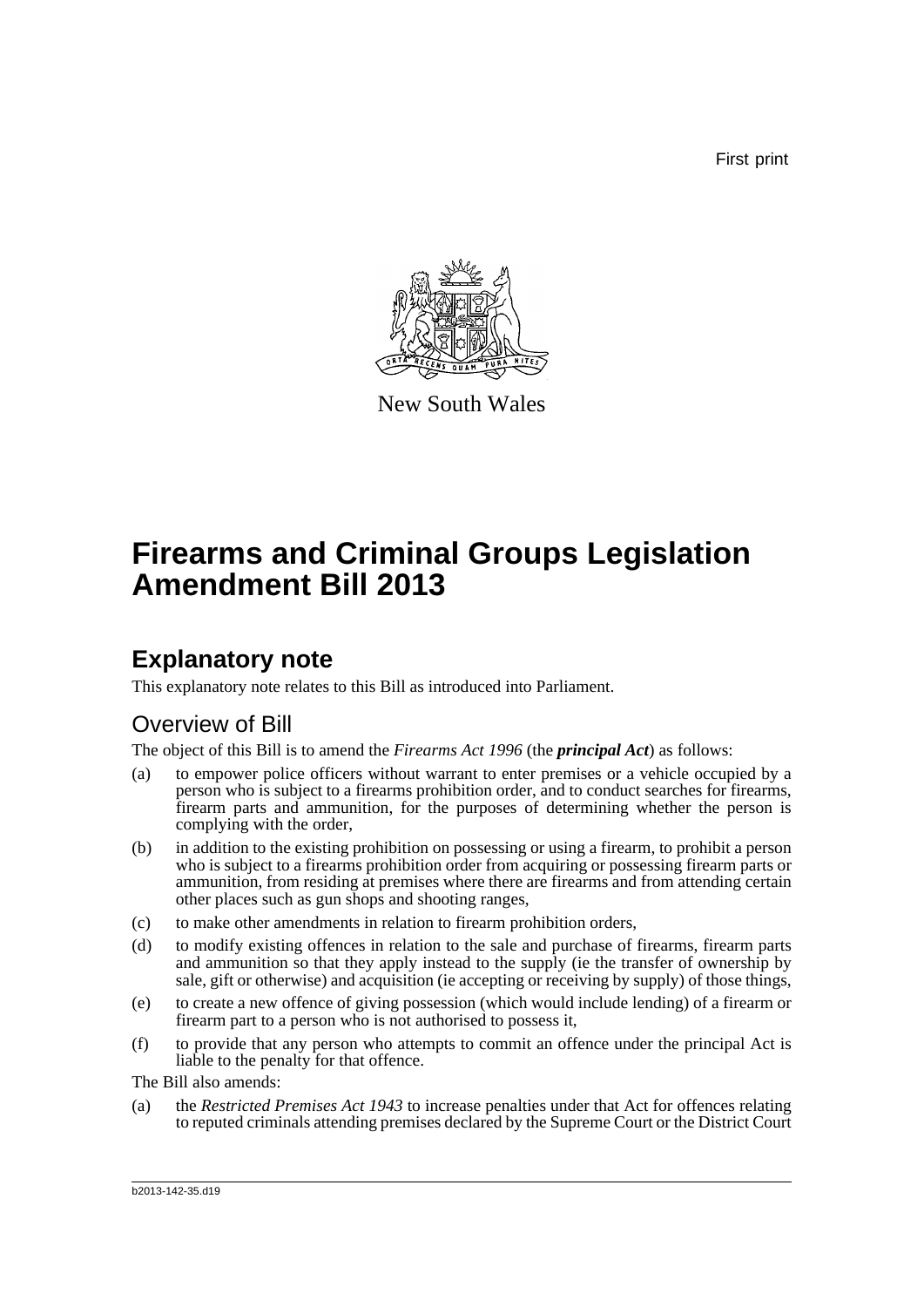under that Act and to empower police officers without warrant to enter such premises and to conduct searches for firearms, and

(b) the *Crime Commission Act 2012* to enable the Crime Commission to investigate matters relating to the criminal activities of a specified criminal group without the need for the matter to relate specific offences or individuals.

## Outline of provisions

**Clause 1** sets out the name (also called the short title) of the proposed Act.

**Clause 2** provides for the commencement of the proposed Act on a day or days to be appointed by proclamation.

### **Schedule 1 Amendment of Firearms Act 1996 No 46**

### **Firearms prohibition orders**

At present under Part 7 of the principal Act, the Commissioner of Police may make an order prohibiting a person from possessing or using a firearm if the Commissioner is of the opinion that the person is not fit, in the public interest, to be permitted to have a firearm. **Schedule 1 [39]** substitutes that Part to expand the prohibitions resulting from the making of a firearms prohibition order and to make other changes in relation to such orders. Under the new Part:

- (a) a firearms prohibition order will take effect when a copy of it is served on the person against whom it is made (referred to below as a *relevant person*), and
- (b) it will be an offence by a relevant person to acquire, possess or use a firearm or to acquire or possess a firearm part or ammunition (currently it is only an offence if the relevant person possesses or uses a firearm) and the penalty for acquiring, possessing or using a firearm is increased to 14 years imprisonment if it is a pistol or prohibited firearm, and
- (c) the existing offence of selling a firearm to a relevant person (which will become an offence of supplying under other amendments made by the proposed Act) or of giving possession of a firearm to a relevant person is extended to the supply or giving possession of firearm parts and ammunition and the penalty for supplying or giving possession of a firearm to a relevant person is, if it is a pistol or prohibited firearm, increased from 10 years imprisonment to 14 years imprisonment, and
- (d) it will be an offence for a relevant person to reside at premises where there is a firearm, firearm part or ammunition or to attend premises such as gun shops or shooting ranges, and
- (e) the Commissioner will be able to exempt a relevant person from any of the prohibitions that apply as a consequence of the making of a firearms prohibition order, and
- (f) police officers will have the power, for the purposes of determining whether a relevant person is complying with a firearms prohibition order, to detain a relevant person, enter any premises occupied by a relevant person or stop and detain any vehicle occupied by a relevant person, and search for any firearms, firearm parts or ammunition, and
- (g) the Ombudsman will be required to monitor and report on the exercise of such entry and search powers during the first 2 years of their operation.

**Schedule 1 [17] and [18]** provide for the automatic revocation of a firearms permit held by a person if the person becomes subject to a firearms prohibition order. The principal Act already provides for the automatic revocation of a firearms licence in such an event.

**Schedule 1 [40]** provides that a person who is otherwise disqualified from being issued with a firearms licence or permit is not entitled to apply to the Administrative Decisions Tribunal for a review of a decision of the Commissioner to make a firearms prohibition order against the person. However, any such decision in the case of such a person is required to be internally reviewed by the police.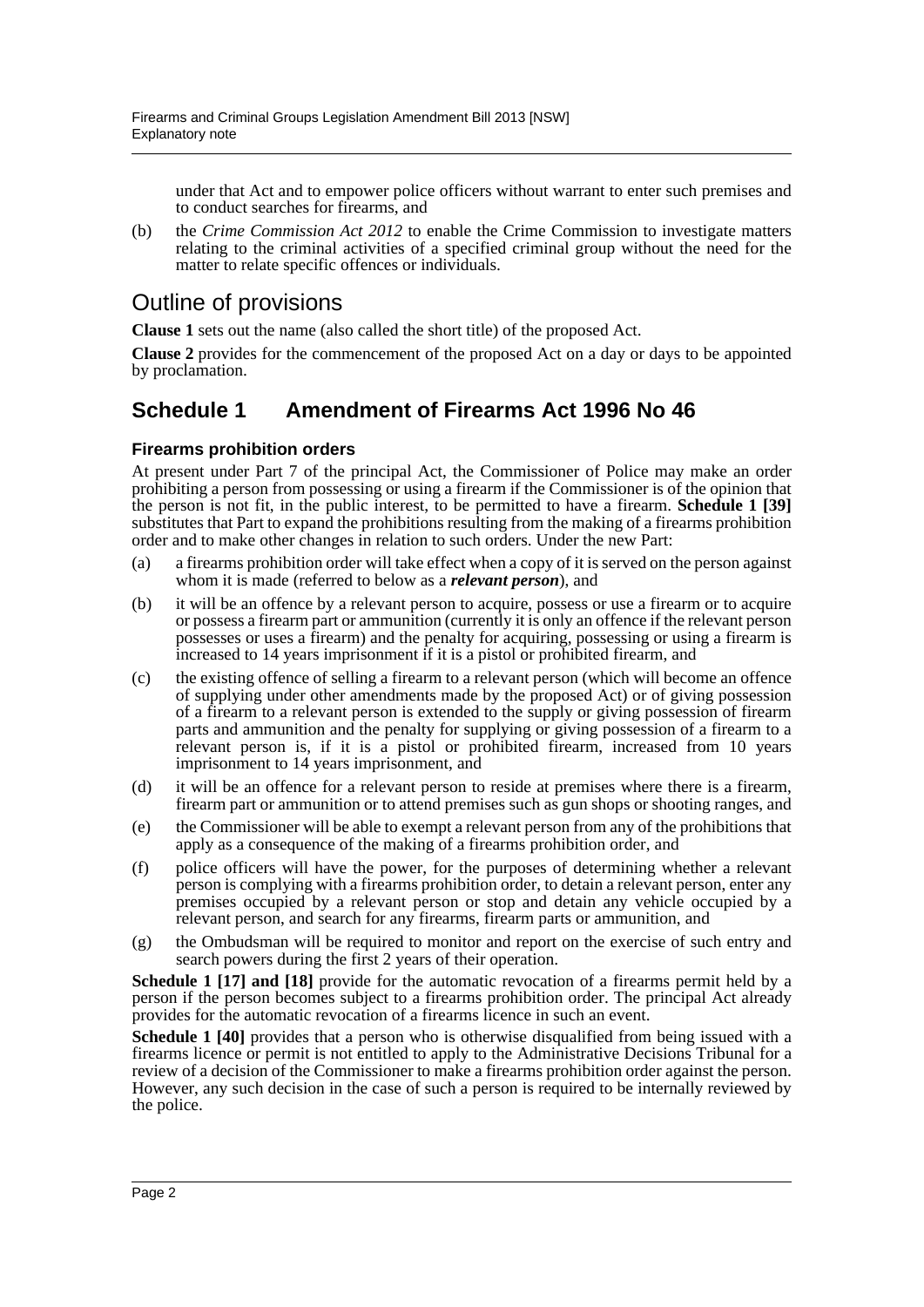**Schedule 1 [41]** provides that the functions of the Commissioner in relation to firearms prohibition orders may be delegated only to a commissioned police officer (ie an officer of or above the rank of inspector).

**Schedule 1 [43]** is consequential on the substitution of section 74 of the principal Act by the proposed Act and the creation of new summary offences under that section.

**Schedule 1 [44]** provides that the amendments made by the proposed Act extend to existing firearms prohibition orders.

#### **Offences relating to supply, acquisition and giving possession of firearms**

A number of existing offences under the principal Act relate to the sale or purchase of firearms, firearm parts and ammunition. **Schedule 1 [1]–[9], [11]–[16], [19]–[26], [28]–[34] and [36]–[38]** modify these existing offences so that they apply instead to the supply of firearms, firearm parts or ammunition or to the acquisition of those things, and make a number of consequential amendments (including new definitions). The definition of *supply* will cover not just selling but transferring ownership by gift or otherwise. *Acquire* will mean accept or receive supply of.

**Schedule 1 [27]** creates a separate offence of giving possession of a firearm or firearm part (eg by way of lending) to a person who is not authorised to possess it. **Schedule 1 [42]** provides that the offence may be prosecuted on indictment.

#### **Miscellaneous**

**Schedule 1 [10]** reverses the order of the expression "prohibited firearm or pistol" that is used in the principal Act to make it clear that the expression covers all pistols and not just prohibited pistols.

**Schedule 1 [35]** provides that a person who attempts to commit an offence under a provision of the principal Act will be liable on conviction to the same penalty applicable to that offence.

### **Schedule 2 Amendment of Restricted Premises Act 1943 No 6**

**Schedule 2** amends the *Restricted Premises Act 1943* as follows:

- (a) to enable the Supreme Court or the District Court, in declaring premises to be premises to which Part 2 of the Act applies (Disorderly houses), to state that the declaration is made on the basis that reputed criminals attend the premises or control or manage the premises (a *reputed criminal declaration*),
- (b) to provide that a *reputed criminal* will include a person who has been convicted of an indictable offence (including the offence of consorting with convicted offenders), is engaged in an organised criminal activity or is a controlled member of a declared organisation within the meaning of the *Crimes (Criminal Organisations Control) Act 2012*,
- (c) to provide that, if a reputed criminal declaration is made in respect of premises, the penalty for an offence under the Act relating to the ownership or occupation of the premises will be 150 penalty units or imprisonment for 3 years, or both (the penalty for offences relating to declared premises is currently 50 penalty units or imprisonment for 6 months, or both),
- (d) to enable police officers without warrant to enter declared premises and search for, and seize, weapons or explosives,
- (e) to require the Ombudsman to monitor and report on the exercise of such entry and search powers and on the new offence provisions relating to reputed criminal declarations.

### **Schedule 3 Amendment of Crime Commission Act 2012 No 66**

**Schedule 3** amends the *Crime Commission Act 2012* to provide that the Crime Commission Management Committee may refer to the Crime Commission, and that the Commission may investigate, matters relating to the criminal activities of a specified criminal group (within the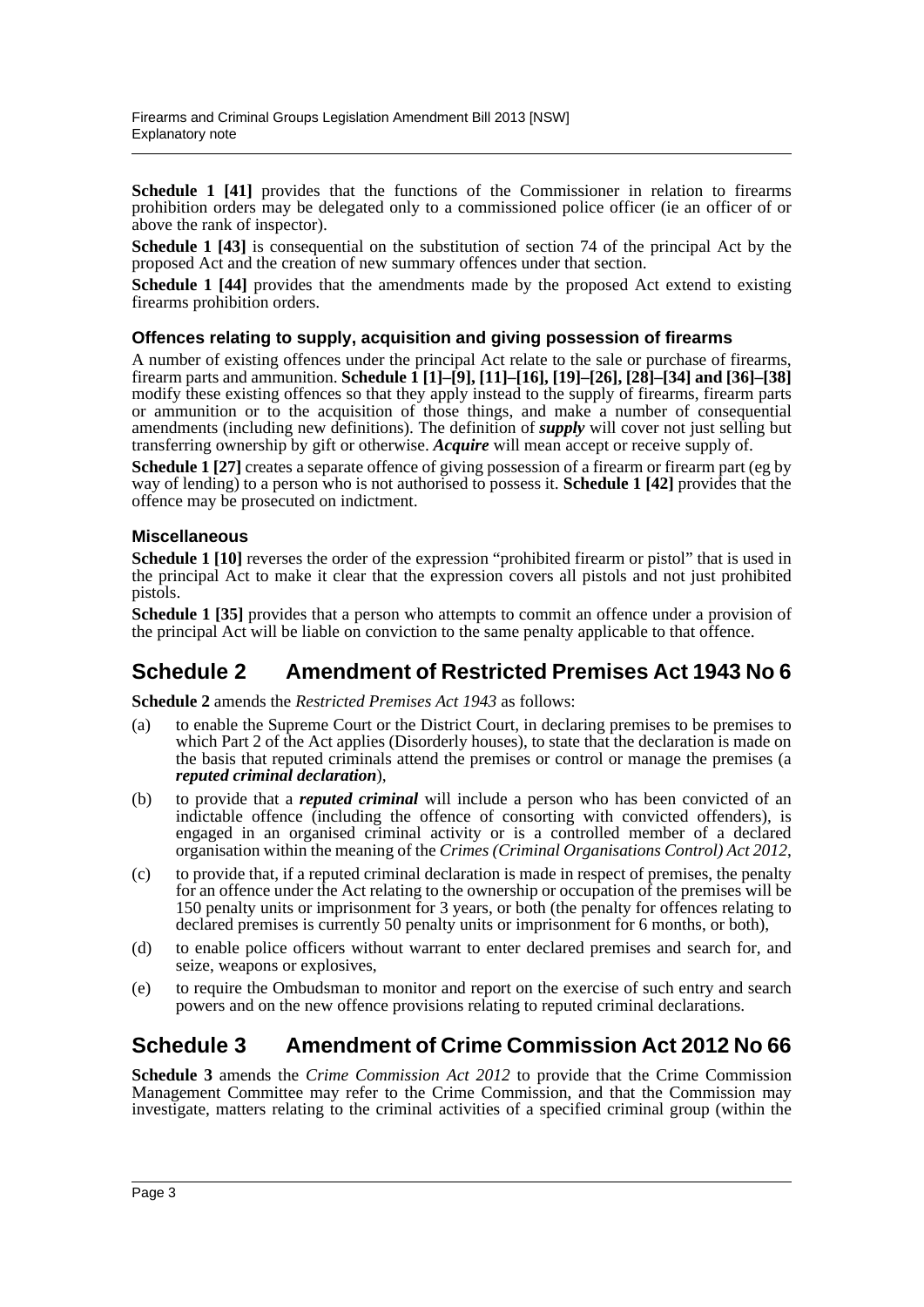meaning of the *Crimes Act 1900*) without the reference having to identify the actual offences and individuals to be investigated.

### **Schedule 4 Consequential amendment of Criminal Procedure Act 1986 No 209**

**Schedule 4** makes consequential amendments to provisions of the *Criminal Procedure Act 1986* that deal with the procedure for prosecuting indictable offences.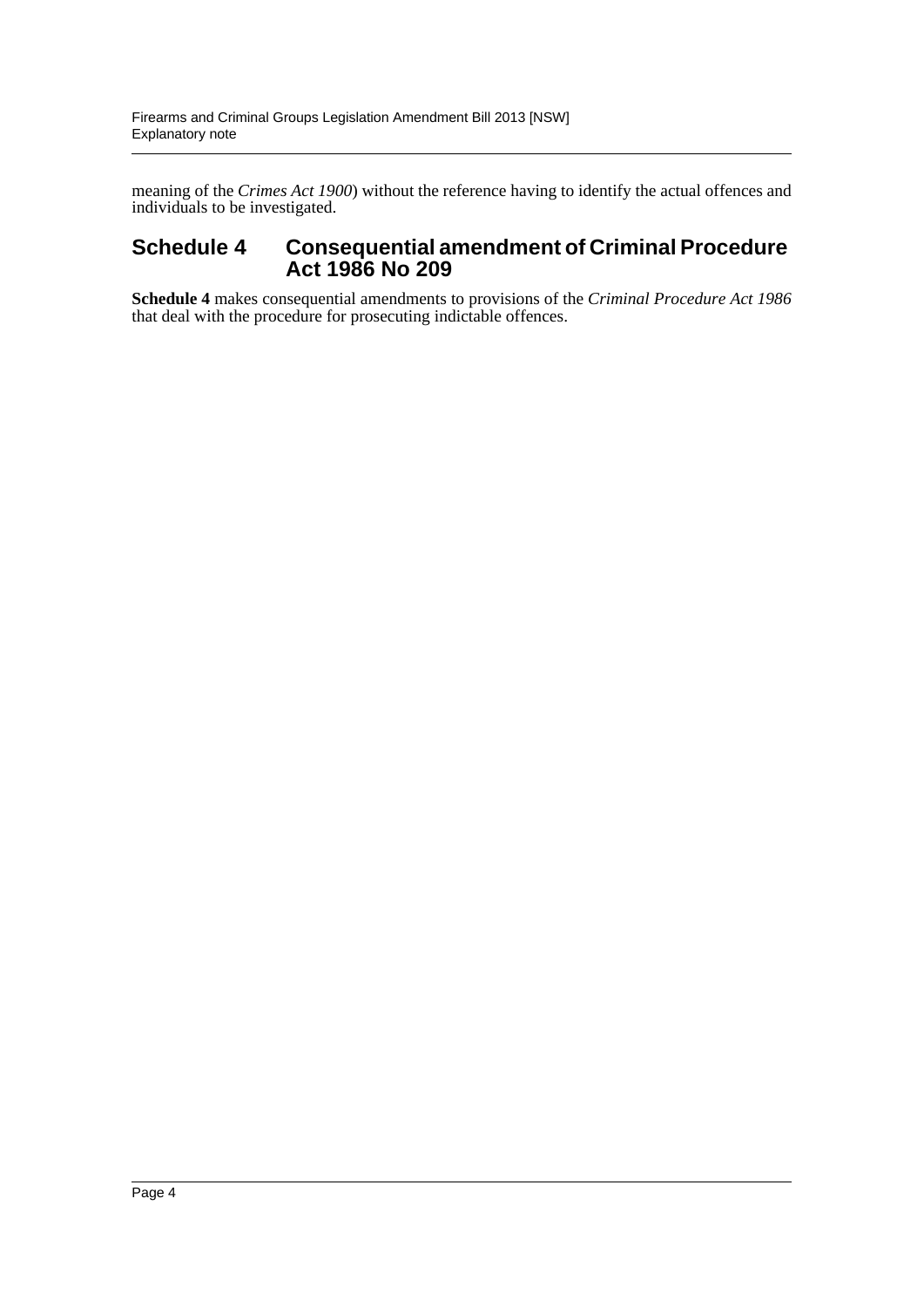First print



New South Wales

# **Firearms and Criminal Groups Legislation Amendment Bill 2013**

## **Contents**

| 2             |
|---------------|
| $\mathcal{P}$ |
| 3             |
| 11            |
| 15            |
| 17            |
|               |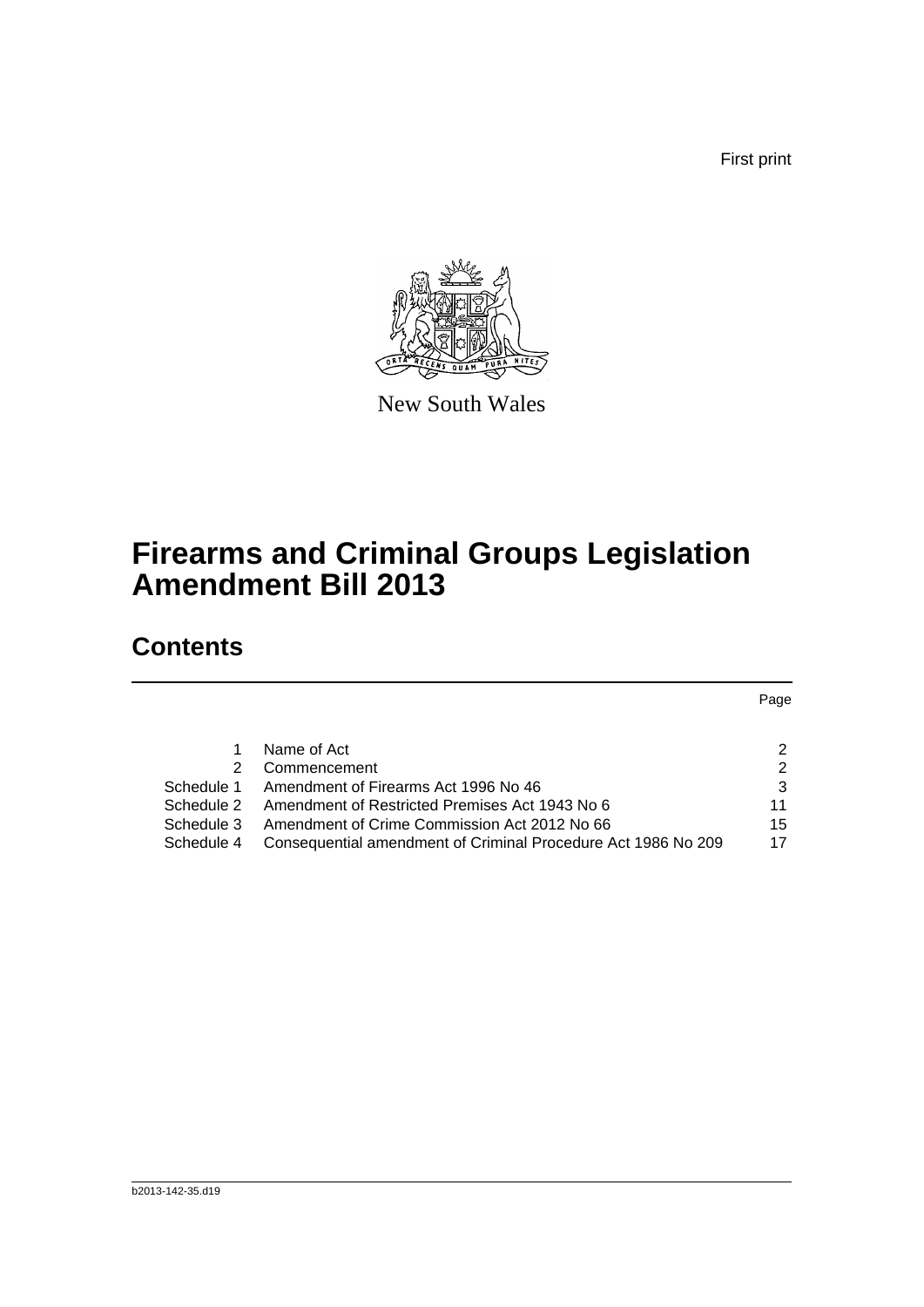

New South Wales

# **Firearms and Criminal Groups Legislation Amendment Bill 2013**

No , 2013

### **A Bill for**

An Act to amend the *Firearms Act 1996* to make further provision with respect to firearms prohibition orders and offences; to amend the *Restricted Premises Act 1943* to make further provision with respect to premises attended by reputed criminals; to amend the *Crime Commission* Act 2012 to provide for the investigation by the Crime Commission of the criminal activities of criminal groups; and for other purposes.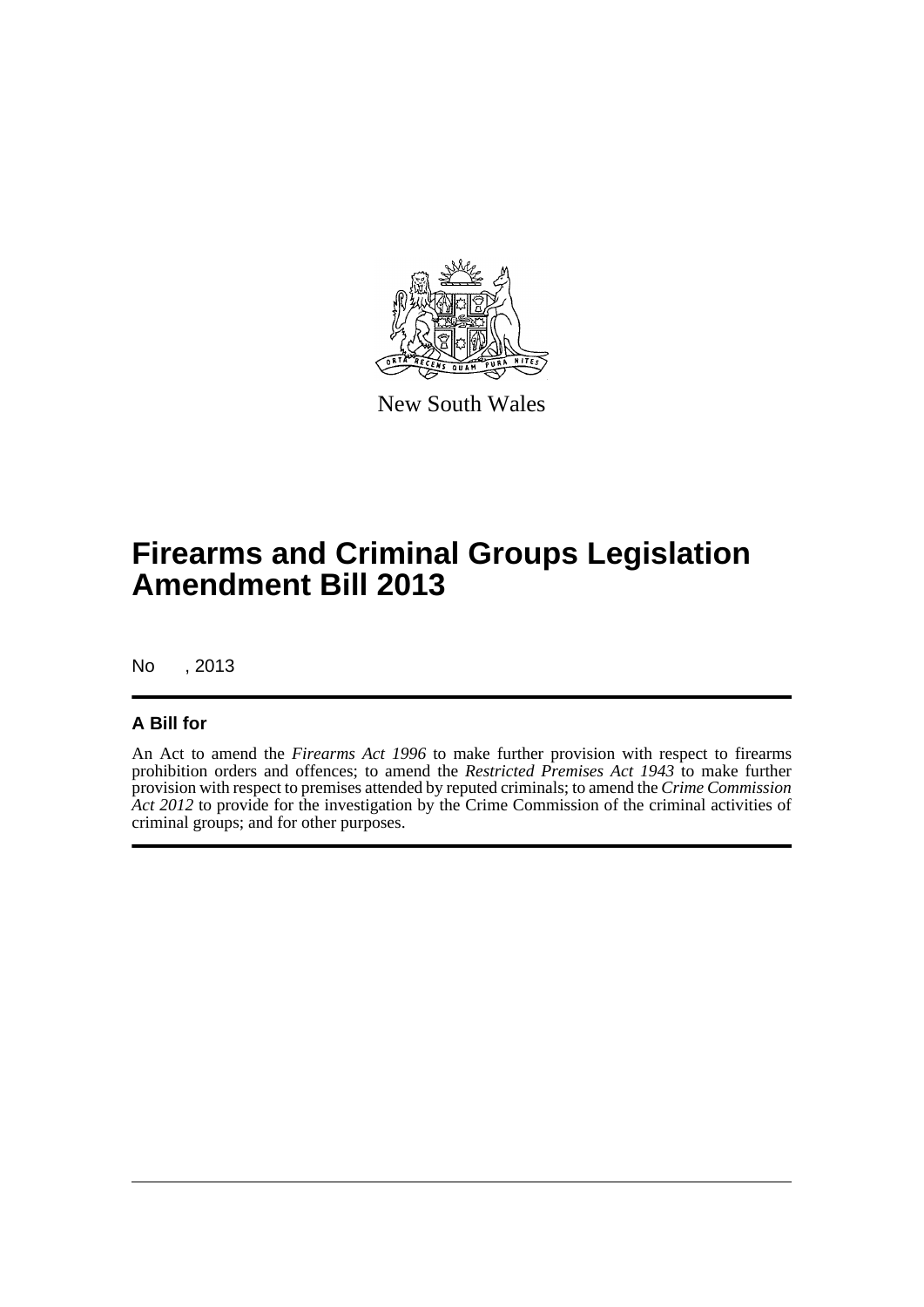Firearms and Criminal Groups Legislation Amendment Bill 2013 [NSW]

<span id="page-6-1"></span><span id="page-6-0"></span>

| The Legislature of New South Wales enacts:                                   |                |
|------------------------------------------------------------------------------|----------------|
| Name of Act                                                                  | 2              |
| This Act is the Firearms and Criminal Groups Legislation Amendment Act 2013. | 3              |
| <b>Commencement</b>                                                          | $\overline{4}$ |
| This Act commences on a day or days to be appointed by proclamation.         | 5              |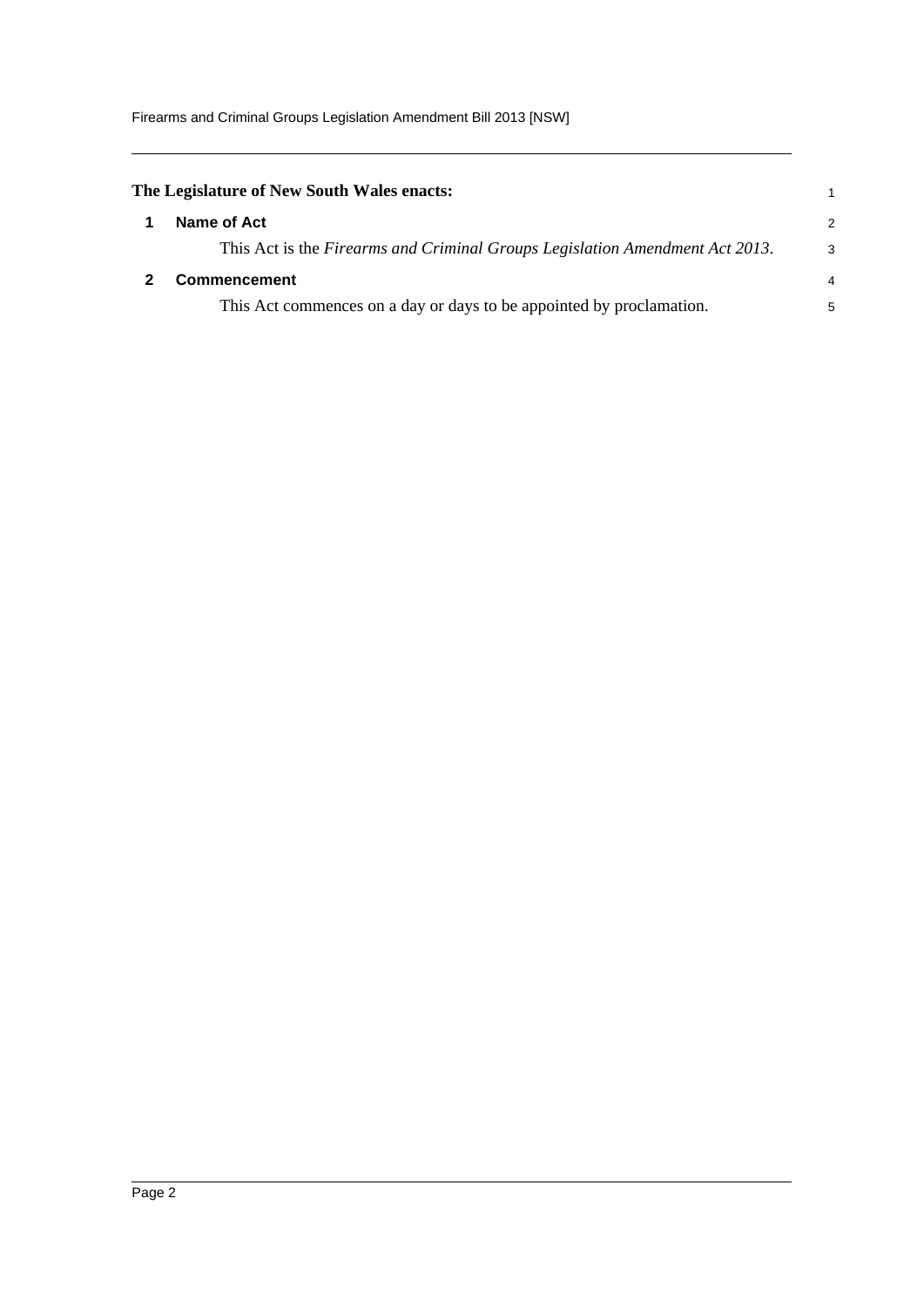<span id="page-7-0"></span>

|        | <b>Schedule 1</b>                 | <b>Amendment of Firearms Act 1996 No 46</b>                                                                                                                  | 1                       |  |  |
|--------|-----------------------------------|--------------------------------------------------------------------------------------------------------------------------------------------------------------|-------------------------|--|--|
| $[1]$  |                                   | Section 3 Principles and objects of Act                                                                                                                      | $\overline{\mathbf{c}}$ |  |  |
|        |                                   | Omit "sales" from section 3 (2) (d). Insert instead "supply".                                                                                                | 3                       |  |  |
| $[2]$  | <b>Section 4 Definitions</b>      |                                                                                                                                                              |                         |  |  |
|        |                                   | Omit the definition of <i>acquire</i> in section $4(1)$ . Insert instead:                                                                                    | 5                       |  |  |
|        |                                   | <i>acquire</i> means accept or receive supply of.                                                                                                            | 6                       |  |  |
| $[3]$  |                                   | Section 4 (1), definition of "firearms dealer"                                                                                                               | 7                       |  |  |
|        |                                   | Omit "purchases, sells, transfers" from paragraph (a). Insert instead "acquires, supplies".                                                                  | 8                       |  |  |
| [4]    |                                   | Section 4 (1), definitions of "purchase" and "sell"                                                                                                          | 9                       |  |  |
|        | Omit the definitions.             |                                                                                                                                                              | 10                      |  |  |
| [5]    |                                   | Section 4 (1), definition of "supply"                                                                                                                        | 11                      |  |  |
|        | Insert in alphabetical order:     |                                                                                                                                                              | 12                      |  |  |
|        |                                   | <i>supply</i> means transfer ownership of, whether by sale, gift, barter, exchange or<br>otherwise, and includes the following:                              | 13<br>14                |  |  |
|        | (a)                               | offer for supply, receive for supply, have in possession for supply or<br>expose or exhibit for supply,                                                      | 15<br>16                |  |  |
|        | (b)                               | conduct negotiations for supply,                                                                                                                             | 17                      |  |  |
|        | (c)                               | consign or deliver for supply,                                                                                                                               | 18                      |  |  |
|        | (d)                               | cause or allow supply.                                                                                                                                       | 19                      |  |  |
| [6]    | Section 4 (3) (b)                 |                                                                                                                                                              | 20                      |  |  |
|        |                                   | Omit "bought". Insert instead "acquired".                                                                                                                    | 21                      |  |  |
| $[7]$  | Section 4 (3) (b)                 |                                                                                                                                                              | 22                      |  |  |
|        |                                   | Omit "sold". Insert instead "supplied".                                                                                                                      | 23                      |  |  |
| [8]    | 51BB (2) and 54                   | Sections 6A (4) and (5), 37 (1) (b), 45 (2) and (3), 51, 51A (2), 51B (2) and (8), 51BA,                                                                     | 24<br>25                |  |  |
|        |                                   | Omit "sale" wherever occurring. Insert instead "supply".                                                                                                     | 26                      |  |  |
| [9]    |                                   | Sections 6A (4) and (5), 45 (2) and (3), 45A (3) and 52 (3)                                                                                                  | 27                      |  |  |
|        |                                   | Omit "purchase" wherever occurring. Instead "acquisition".                                                                                                   | 28                      |  |  |
| $[10]$ | 51D (2), 70 and 72 (1)            | Sections 7 (1) and (2) (a), 36 (1), 50, 50AA (2), 50A (2), 51 (1A) and (2A), 51A, 51BA (2),                                                                  | 29<br>30                |  |  |
|        |                                   | Omit "prohibited firearm or pistol" wherever occurring.                                                                                                      | 31                      |  |  |
|        |                                   | Insert instead "pistol or prohibited firearm".                                                                                                               | 32                      |  |  |
| $[11]$ |                                   | Section 8 Licence categories and authority conferred by licence                                                                                              | 33                      |  |  |
|        |                                   | Omit "purchase, sell, transfer" where firstly and secondly occurring in the matter under the<br>heading " <b>Firearms dealer licence</b> " in section 8 (1). | 34<br>35                |  |  |
|        | Insert instead "acquire, supply". |                                                                                                                                                              | 36                      |  |  |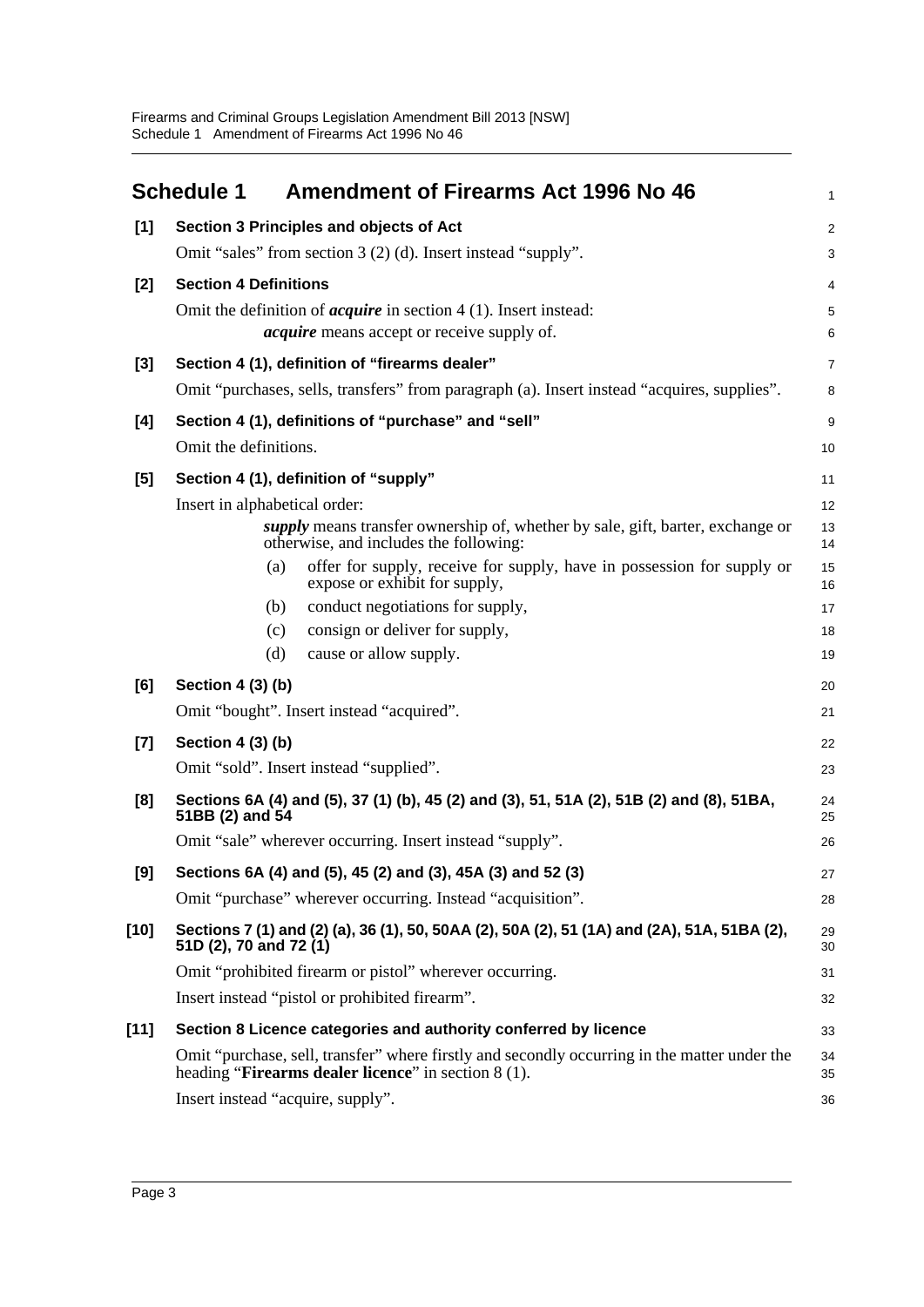| $[12]$ | Section 8 (1)                                                                                                                                                                     | $\mathbf{1}$        |
|--------|-----------------------------------------------------------------------------------------------------------------------------------------------------------------------------------|---------------------|
|        | Omit "purchase or sell" wherever occurring in the matter under the heading "Firearms"<br>dealer licence".                                                                         | $\overline{c}$<br>3 |
|        | Insert instead "acquire or supply".                                                                                                                                               | 4                   |
| $[13]$ | Section 8 (1)                                                                                                                                                                     | 5                   |
|        | Omit "purchase, sell, transfer, supply" from the matter under the heading "Firearms dealer<br>licence".                                                                           | 6<br>$\overline{7}$ |
|        | Insert instead "acquire, supply".                                                                                                                                                 | 8                   |
| $[14]$ | Section 20 Firearms collector licences-special conditions                                                                                                                         | 9                   |
|        | Omit "sold, transferred or otherwise disposed of" from section 20 (c).                                                                                                            | 10                  |
|        | Insert instead "supplied".                                                                                                                                                        | 11                  |
| $[15]$ | Section 20 (d)                                                                                                                                                                    | 12                  |
|        | Omit "bought, or otherwise acquired,". Insert instead "acquired".                                                                                                                 | 13                  |
| $[16]$ | Section 28 General power to issue permits                                                                                                                                         | 14                  |
|        | Omit ", selling or transfer" from section 28 (d). Insert instead "or supply".                                                                                                     | 15                  |
| $[17]$ | Section 30 General provisions relating to permits                                                                                                                                 | 16                  |
|        | Insert after section $30(3)$ :                                                                                                                                                    | 17                  |
|        | (3A)<br>A permit that authorises a person to possess or use a firearm is automatically<br>revoked if the holder of the permit becomes subject to a firearms prohibition<br>order. | 18<br>19<br>20      |
| $[18]$ | <b>Section 30 (5)</b>                                                                                                                                                             | 21                  |
|        | Insert "by the Commissioner" after "a permit".                                                                                                                                    | 22                  |
| $[19]$ | Sections 36 (1), 51 (1)–(2A), 51BA (1) and (2), 61 (1), 62 (1) (c), 64 (2) and 65A (1)                                                                                            | 23                  |
|        | Omit "sell" wherever occurring. Insert instead "supply".                                                                                                                          | 24                  |
| $[20]$ | Sections 36 (1), 49 (1), 50, 50AA (1) and (2), 51A (2) and 65 (2)                                                                                                                 | 25                  |
|        | Omit "purchase" wherever occurring. Insert instead "acquire".                                                                                                                     | 26                  |
| $[21]$ | <b>Section 36 Unregistered firearms</b>                                                                                                                                           | 27                  |
|        | Omit "purchasing" from section 36 (3). Insert instead "acquiring".                                                                                                                | 28                  |
| $[22]$ | Sections 37 (1) (b), 45 (2) (d) (iii) and (6) (c) and 45A (7) (b)                                                                                                                 | 29                  |
|        | Omit "sold" wherever occurring. Insert instead "supplied".                                                                                                                        | 30                  |
| $[23]$ | Sections 45 (6) (c), 45A (3) (a) and (7) (b) and 65 (2)                                                                                                                           | 31                  |
|        | Omit "purchased" wherever occurring. Insert instead "acquired".                                                                                                                   | 32                  |
| $[24]$ | <b>Section 45A Recording of ammunition transactions</b>                                                                                                                           | 33                  |
|        | Omit "sales and purchases" wherever occurring in section 45A (1) and (6).                                                                                                         | 34                  |
|        | Insert instead "transactions involving the supply or acquisition".                                                                                                                | 35                  |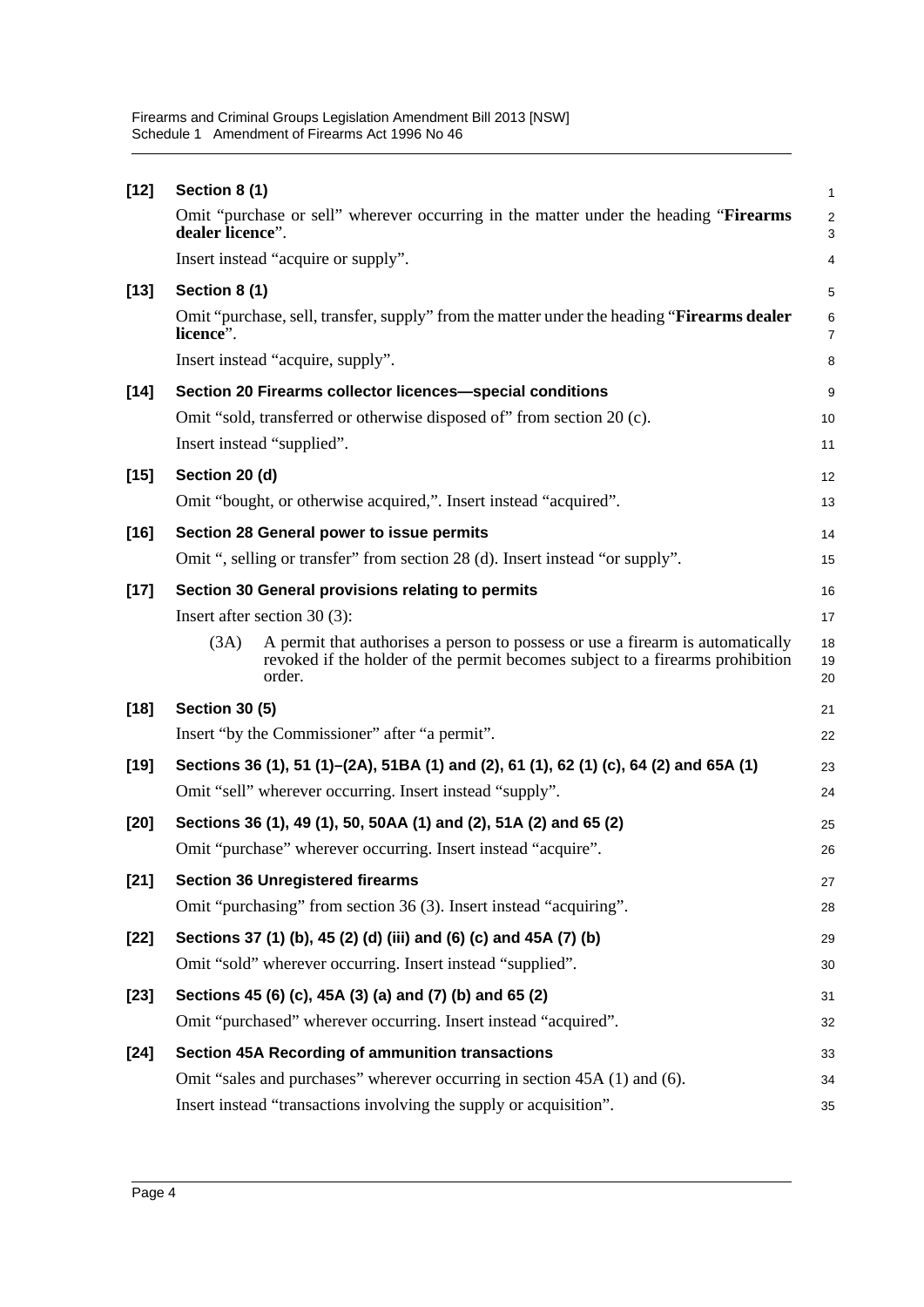| [25] |                                            | Section 45A (2)    |            |                                                                                                                                                                                                                                                                          | 1                        |  |
|------|--------------------------------------------|--------------------|------------|--------------------------------------------------------------------------------------------------------------------------------------------------------------------------------------------------------------------------------------------------------------------------|--------------------------|--|
|      |                                            |                    |            | Omit the subsection. Insert instead:                                                                                                                                                                                                                                     | $\overline{c}$           |  |
|      |                                            | (2)                |            | The record must contain the following particulars for each transaction<br>involving the supply of ammunition by the dealer:                                                                                                                                              | 3<br>4                   |  |
|      |                                            |                    | (a)        | the name and address of the other person to whom the ammunition was<br>supplied,                                                                                                                                                                                         | 5<br>6                   |  |
|      |                                            |                    | (b)        | the number of the other person's licence or permit for a firearm that<br>takes the ammunition or for a permit that authorises the person to<br>acquire the ammunition,                                                                                                   | $\overline{7}$<br>8<br>9 |  |
|      |                                            |                    | (c)        | in the case of the supply of ammunition that is subject to the<br>requirements of section 65A—the number of the relevant notice of<br>registration for a firearm or permit to acquire a firearm that was seen by<br>the dealer at the time of the supply,                | 10<br>11<br>12<br>13     |  |
|      |                                            |                    | (d)        | in the case of the supply of ammunition to a member of a shooting club<br>by the club armourer for the club for use in a club firearm (as referred<br>to in section 65A)—the number of the relevant notice of registration for<br>the club firearm concerned,            | 14<br>15<br>16<br>17     |  |
|      |                                            |                    | (e)        | such other particulars as may be prescribed by the regulations.                                                                                                                                                                                                          | 18                       |  |
| [26] | Section 45A (4)<br>19                      |                    |            |                                                                                                                                                                                                                                                                          |                          |  |
|      | Omit the subsection. Insert instead:<br>20 |                    |            |                                                                                                                                                                                                                                                                          |                          |  |
|      |                                            | (4)                |            | A record under this section must, subject to the regulations, be made within<br>24 hours after the transaction to which it relates was made.                                                                                                                             | 21<br>22                 |  |
| [27] |                                            | <b>Section 50B</b> |            |                                                                                                                                                                                                                                                                          | 23                       |  |
|      |                                            |                    |            | Insert after section 50A:                                                                                                                                                                                                                                                | 24                       |  |
|      | 50B                                        |                    |            | Giving possession of firearms or firearm parts to unauthorised persons                                                                                                                                                                                                   | 25                       |  |
|      |                                            | (1)                |            | A person must not give possession of a firearm to another person unless the<br>other person is authorised to possess the firearm by a licence or permit or is<br>otherwise authorised to have possession of the firearm.                                                 | 26<br>27<br>28           |  |
|      |                                            |                    | this Part. | Maximum penalty: imprisonment for 14 years if the firearm concerned is a<br>pistol or prohibited firearm, or imprisonment for 5 years in any other case.<br>Note. Offences relating to "supply" (ie transferring ownership) are set out elsewhere in                     | 29<br>30<br>31<br>32     |  |
|      |                                            | (2)                |            | A person must not give possession of a firearm part to another person unless<br>the other person is the holder of a licence or permit for the kind of firearm to<br>which the firearm part relates or is otherwise authorised to have possession of<br>the firearm part. | 33<br>34<br>35<br>36     |  |
|      |                                            |                    |            | Maximum penalty: imprisonment for 14 years if the firearm part relates solely<br>to any kind of pistol or prohibited firearm, or imprisonment for 5 years in any<br>other case.                                                                                          | 37<br>38<br>39           |  |
| [28] |                                            |                    |            | Sections 51 (1) and (1A) and 51BA (1) and (2)                                                                                                                                                                                                                            | 40                       |  |
|      |                                            |                    |            | Omit "seller" wherever occurring. Insert instead "supplier".                                                                                                                                                                                                             | 41                       |  |
| [29] |                                            |                    |            | Sections 51 (1) and (1A) and 51BA (1) and (2)                                                                                                                                                                                                                            | 42                       |  |
|      |                                            |                    |            | Omit "( <i>the purchaser</i> )" wherever occurring.                                                                                                                                                                                                                      | 43                       |  |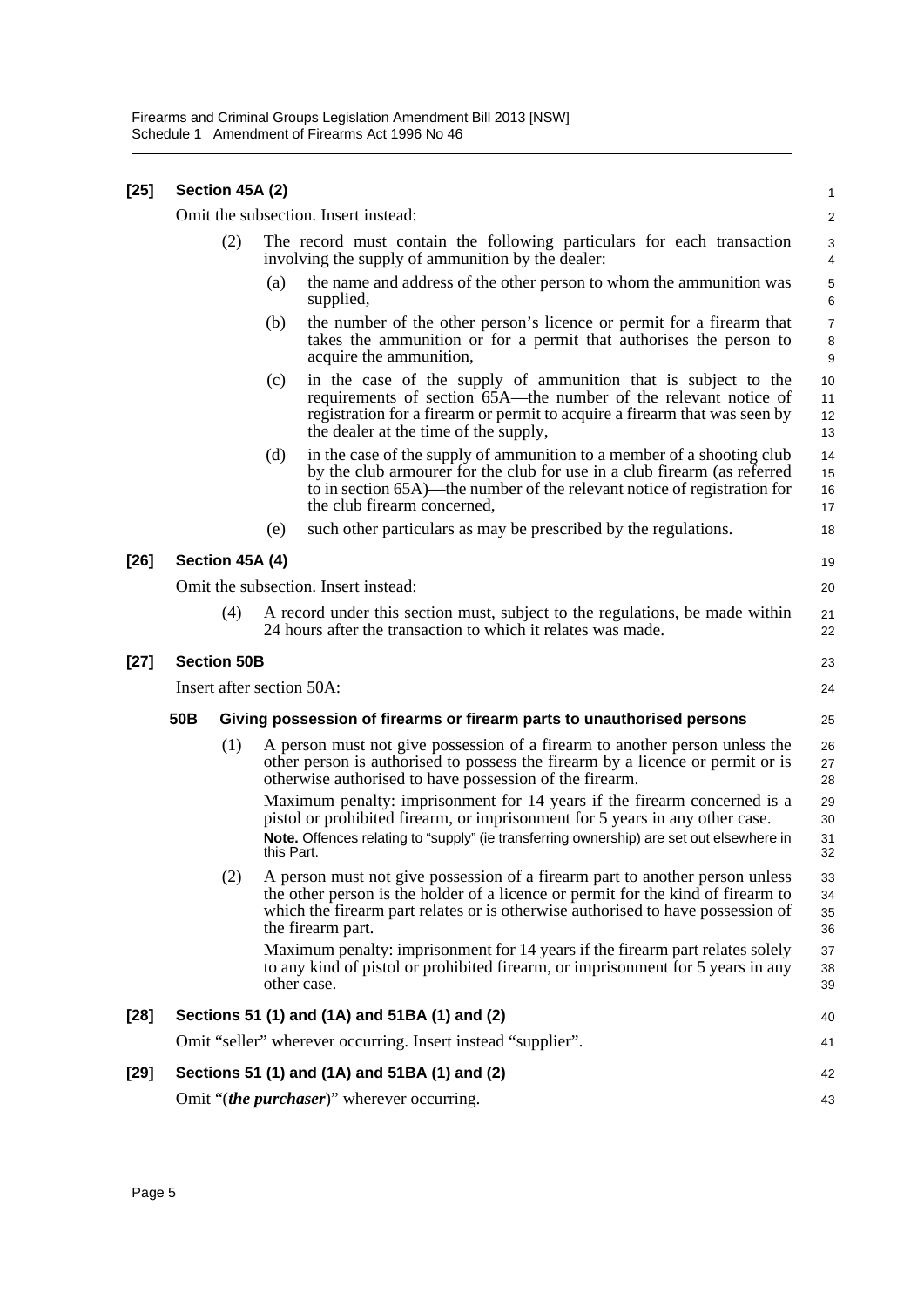| $[30]$ |                                                               | Sections 51 (1) and (1A) and 51BA (1) (b) and (2) (b)                                                                                                                                                                                               | 1                       |  |  |  |  |
|--------|---------------------------------------------------------------|-----------------------------------------------------------------------------------------------------------------------------------------------------------------------------------------------------------------------------------------------------|-------------------------|--|--|--|--|
|        |                                                               | Omit "purchaser" wherever occurring. Insert instead "other person".                                                                                                                                                                                 | $\overline{\mathbf{c}}$ |  |  |  |  |
| $[31]$ | Sections 51 (1) (b) and (1A) (b) and 51BA (1) (c) and (2) (c) |                                                                                                                                                                                                                                                     |                         |  |  |  |  |
|        |                                                               | Omit "purchaser's" wherever occurring. Insert instead "other person's".                                                                                                                                                                             | 4                       |  |  |  |  |
| $[32]$ | <b>Section 51A Restrictions on acquiring firearms</b>         |                                                                                                                                                                                                                                                     |                         |  |  |  |  |
|        |                                                               | Omit section 51A (1). Insert instead:<br>6                                                                                                                                                                                                          |                         |  |  |  |  |
|        | (1)                                                           | A person <i>(the receiver)</i> must not acquire a firearm from another person <i>(the</i><br><i>supplier</i> ) unless:                                                                                                                              | $\overline{7}$<br>8     |  |  |  |  |
|        |                                                               | the supplier is authorised to possess the firearm by a licence or permit,<br>(a)<br>and                                                                                                                                                             | 9<br>10                 |  |  |  |  |
|        |                                                               | the supplier's licence or permit has been produced to, and inspected by,<br>(b)<br>the receiver.                                                                                                                                                    | 11<br>12                |  |  |  |  |
| $[33]$ |                                                               | Sections 51B (2) and 51BB (3)                                                                                                                                                                                                                       | 13                      |  |  |  |  |
|        |                                                               | Omit "selling" wherever occurring. Insert instead "supplying".                                                                                                                                                                                      | 14                      |  |  |  |  |
| $[34]$ |                                                               | Section 51B Supplying firearms on an ongoing basis                                                                                                                                                                                                  | 15                      |  |  |  |  |
|        |                                                               | Omit "selling" wherever occurring in section 51B (3)–(8). Insert instead "supply".                                                                                                                                                                  | 16                      |  |  |  |  |
| $[35]$ | <b>Section 51CA</b>                                           |                                                                                                                                                                                                                                                     | 17                      |  |  |  |  |
|        | Insert after section 51C:<br>18                               |                                                                                                                                                                                                                                                     |                         |  |  |  |  |
|        | <b>51CA</b><br><b>Attempts</b>                                |                                                                                                                                                                                                                                                     | 19                      |  |  |  |  |
|        |                                                               | Any person who attempts to commit an offence under another provision of this<br>Act is guilty of an offence under that other provision and is liable, on<br>conviction, to the same penalty applicable to an offence under that other<br>provision. | 20<br>21<br>22<br>23    |  |  |  |  |
| $[36]$ |                                                               | Section 65 Supply, acquisition and possession of ammunition                                                                                                                                                                                         | 24                      |  |  |  |  |
|        |                                                               | Omit section 65 (1). Insert instead:<br>25                                                                                                                                                                                                          |                         |  |  |  |  |
|        | (1)                                                           | A person must not supply or give possession of ammunition for any firearm to<br>another person unless:                                                                                                                                              | 26<br>27                |  |  |  |  |
|        |                                                               | the other person is the holder of a licence or permit for a firearm which<br>(a)<br>takes that ammunition, or                                                                                                                                       | 28<br>29                |  |  |  |  |
|        |                                                               | the other person is authorised to acquire it by a permit.<br>(b)                                                                                                                                                                                    | 30                      |  |  |  |  |
|        | (1A)                                                          | In addition to subsection $(1)$ , a licensed firearms dealer must not supply or give<br>possession of ammunition for any firearm to another person unless the<br>firearms dealer has seen:                                                          | 31<br>32<br>33          |  |  |  |  |
|        |                                                               | a licence or permit held by the other person for a firearm which takes<br>(a)<br>that ammunition, or                                                                                                                                                | 34<br>35                |  |  |  |  |
|        |                                                               | a permit held by the other person authorising the person to acquire the<br>(b)<br>ammunition.                                                                                                                                                       | 36<br>37                |  |  |  |  |
|        |                                                               | Note. Section 65A imposes additional requirements for the supply of ammunition by<br>licensed firearms dealers.                                                                                                                                     | 38<br>39                |  |  |  |  |
| $[37]$ |                                                               | Section 65A Supply of ammunition by firearms dealers—additional requirements                                                                                                                                                                        | 40                      |  |  |  |  |
|        |                                                               | Omit "purchaser" wherever occurring in section 65A (1). Insert instead "person".                                                                                                                                                                    | 41                      |  |  |  |  |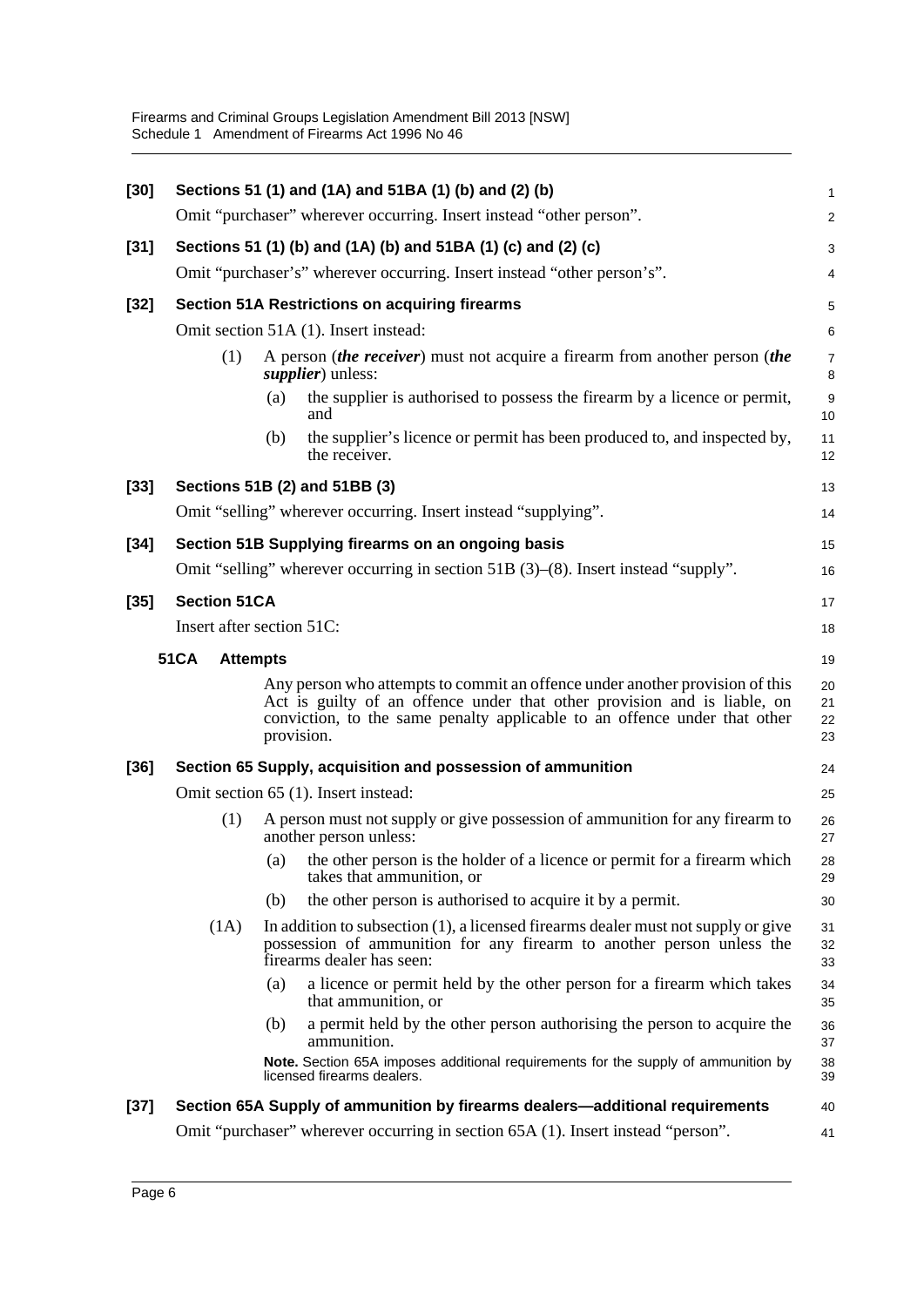| $[38]$ |                                                                |     | Section 65A (3) and (4)                                                                                                                                                                                                                                                   | 1                    |  |  |
|--------|----------------------------------------------------------------|-----|---------------------------------------------------------------------------------------------------------------------------------------------------------------------------------------------------------------------------------------------------------------------------|----------------------|--|--|
|        | Omit "a sale" wherever occurring. Insert instead "the supply". |     |                                                                                                                                                                                                                                                                           |                      |  |  |
| $[39]$ | Part 7                                                         |     |                                                                                                                                                                                                                                                                           | 3                    |  |  |
|        | Omit the Part. Insert instead:                                 |     |                                                                                                                                                                                                                                                                           |                      |  |  |
|        | Part 7                                                         |     | <b>Firearms prohibition orders</b>                                                                                                                                                                                                                                        | 5                    |  |  |
|        | 73                                                             |     | <b>Firearms prohibition orders</b>                                                                                                                                                                                                                                        | 6                    |  |  |
|        |                                                                | (1) | The Commissioner may make a firearms prohibition order against a person if,<br>in the opinion of the Commissioner, the person is not fit, in the public interest,<br>to have possession of a firearm.                                                                     | 7<br>8<br>9          |  |  |
|        |                                                                | (2) | A firearms prohibition order takes effect when a police officer serves a copy<br>of the order personally on the person against whom it is made.                                                                                                                           | 10<br>11             |  |  |
|        |                                                                | (3) | The Commissioner may revoke a firearms prohibition order at any time for<br>any or no stated reason.                                                                                                                                                                      | 12<br>13             |  |  |
|        | 74                                                             |     | <b>Effect of firearms prohibition order</b>                                                                                                                                                                                                                               | 14                   |  |  |
|        |                                                                | (1) | Prohibition on persons acquiring, possessing or using firearms, firearm<br>parts or ammunition                                                                                                                                                                            | 15<br>16             |  |  |
|        |                                                                |     | A person who is subject to a firearms prohibition order must not acquire,<br>possess or use a firearm.                                                                                                                                                                    | 17<br>18             |  |  |
|        |                                                                |     | Maximum penalty: imprisonment for 14 years if the firearm is a pistol or<br>prohibited firearm, or imprisonment for 5 years in any other case.                                                                                                                            | 19<br>20             |  |  |
|        |                                                                | (2) | A person who is subject to a firearms prohibition order must not acquire or<br>possess a firearm part.                                                                                                                                                                    | 21<br>22             |  |  |
|        |                                                                |     | Maximum penalty: imprisonment for 14 years if the firearm part relates solely<br>to any kind of pistol or prohibited firearm, or imprisonment for 5 years in any<br>other case.                                                                                           | 23<br>24<br>25       |  |  |
|        |                                                                | (3) | A person who is subject to a firearms prohibition order must not acquire or<br>possess ammunition.                                                                                                                                                                        | 26<br>27             |  |  |
|        |                                                                |     | Maximum penalty: imprisonment for 5 years.                                                                                                                                                                                                                                | 28                   |  |  |
|        |                                                                | (4) | Prohibition on supplying firearms etc to persons subject to orders                                                                                                                                                                                                        | 29                   |  |  |
|        |                                                                |     | A person must not supply or give possession of a firearm or firearm part to<br>another person knowing that the other person is subject to a firearms<br>prohibition order.                                                                                                | 30<br>31<br>32       |  |  |
|        |                                                                |     | Maximum penalty: imprisonment for 14 years if the firearm is a pistol or<br>prohibited firearm or if the firearm part relates solely to any kind of pistol or<br>prohibited firearm, or imprisonment for 5 years in any other case.                                       | 33<br>34<br>35       |  |  |
|        |                                                                | (5) | A person must not supply or give possession of ammunition to another person<br>knowing that the other person is subject to a firearms prohibition order.                                                                                                                  | 36<br>37             |  |  |
|        |                                                                |     | Maximum penalty: imprisonment for 5 years.                                                                                                                                                                                                                                | 38                   |  |  |
|        |                                                                | (6) | Prohibition on persons residing at premises where there are firearms etc                                                                                                                                                                                                  | 39                   |  |  |
|        |                                                                |     | A person who is subject to a firearms prohibition order is guilty of an offence<br>if a firearm, firearm part or ammunition is kept or found on premises at which<br>the person is residing.<br>Maximum penalty: 50 penalty units or imprisonment for 12 months, or both. | 40<br>41<br>42<br>43 |  |  |
|        |                                                                |     |                                                                                                                                                                                                                                                                           |                      |  |  |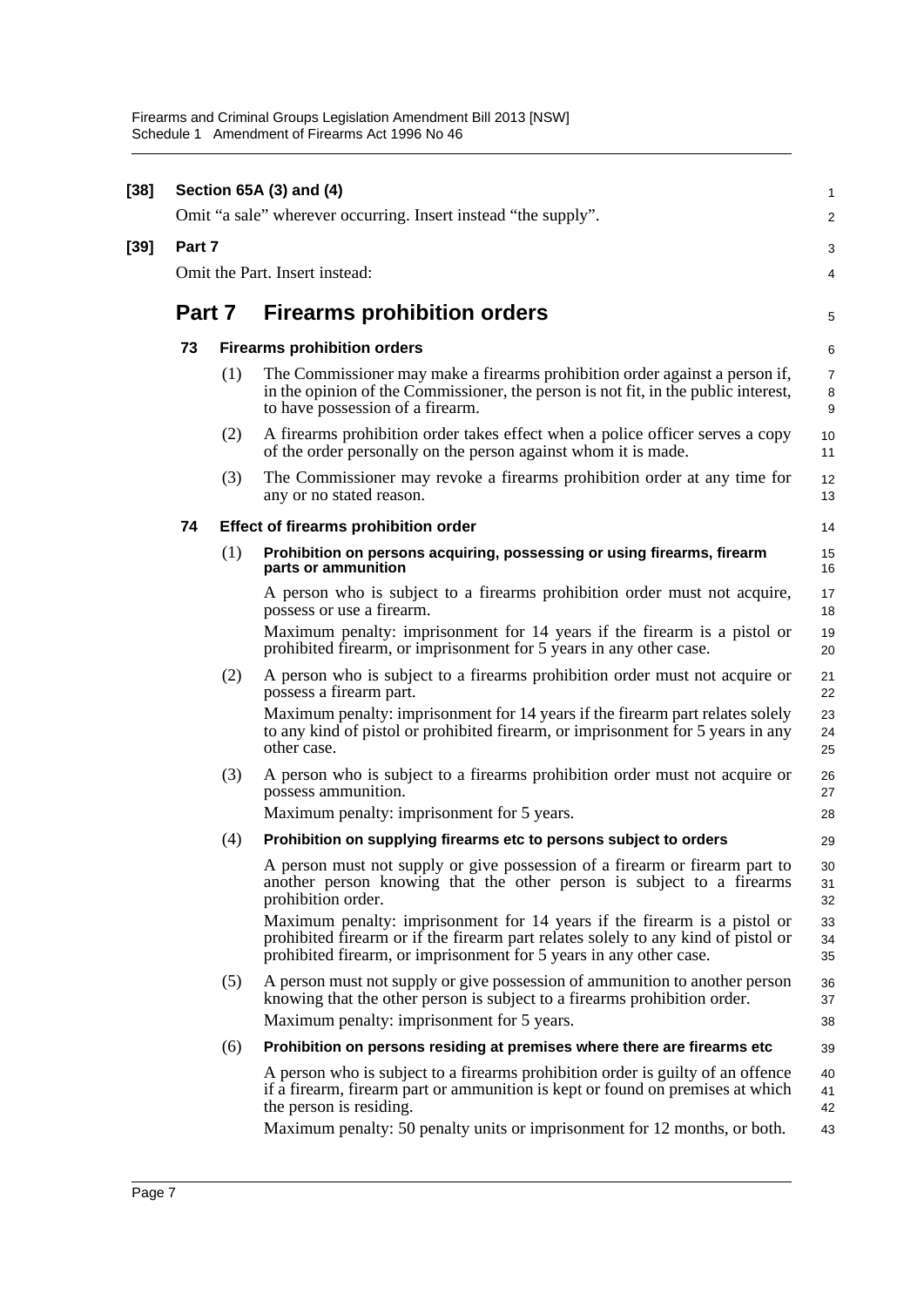|     | (7)  |     | It is a defence to a prosecution for an offence under subsection $(6)$ if the<br>defendant proves that the defendant:                                                                                                                                                 | $\mathbf{1}$<br>2    |
|-----|------|-----|-----------------------------------------------------------------------------------------------------------------------------------------------------------------------------------------------------------------------------------------------------------------------|----------------------|
|     |      | (a) | did not know, and could not reasonably be expected to have known, that<br>the firearm, firearm part or ammunition was on the premises, or                                                                                                                             | $\mathbf{3}$<br>4    |
|     |      | (b) | took reasonable steps to prevent the firearm, firearm part or ammunition<br>from being on the premises.                                                                                                                                                               | 5<br>6               |
|     | (8)  |     | Prohibition on persons attending certain premises                                                                                                                                                                                                                     | $\overline{7}$       |
|     |      |     | A person who is subject to a firearms prohibition order must not without<br>reasonable excuse attend:                                                                                                                                                                 | 8<br>9               |
|     |      | (a) | the premises specified in a firearms dealer's licence, or                                                                                                                                                                                                             | 10                   |
|     |      | (b) | a shooting range, or                                                                                                                                                                                                                                                  | 11                   |
|     |      | (c) | the premises of a firearms club, or                                                                                                                                                                                                                                   | 12                   |
|     |      | (d) | any other premises of a kind prescribed by the regulations.                                                                                                                                                                                                           | 13                   |
|     |      |     | Maximum penalty: 50 penalty units or imprisonment for 12 months, or both.                                                                                                                                                                                             | 14                   |
|     | (9)  |     | Membership of a firearms club is not a reasonable excuse for the purposes of<br>subsection $(8)$ .                                                                                                                                                                    | 15<br>16             |
|     | (10) |     | <b>Exemptions</b>                                                                                                                                                                                                                                                     | 17                   |
|     |      |     | The Commissioner may by order exempt a person, either unconditionally or<br>subject to conditions, from a specified provision of this section.                                                                                                                        | 18<br>19             |
|     | (11) |     | Proof of possession of firearm parts and ammunition                                                                                                                                                                                                                   | 20                   |
|     |      |     | For the purposes of any proceedings for an offence under this section, a<br>reference in section 4A to a firearm is taken to include a reference to a firearm<br>part or ammunition.                                                                                  | 21<br>22<br>23       |
| 74A |      |     | Powers of police to search for firearms in possession of person subject to<br>firearms prohibition order                                                                                                                                                              | 24<br>25             |
|     | (1)  |     | The powers of a police officer under this section may be exercised as<br>reasonably required for the purposes of determining whether a person who is<br>subject to a firearms prohibition order has committed an offence under<br>section 74 $(1)$ , $(2)$ or $(3)$ . | 26<br>27<br>28<br>29 |
|     | (2)  |     | A police officer may:                                                                                                                                                                                                                                                 | 30                   |
|     |      | (a) | detain a person who is subject to a firearms prohibition order, or                                                                                                                                                                                                    | 31                   |
|     |      | (b) | enter any premises occupied by or under the control or management of<br>such a person, or                                                                                                                                                                             | 32<br>33             |
|     |      | (c) | stop and detain any vehicle, vessel or aircraft occupied by or under the<br>control or management of such a person,                                                                                                                                                   | 34<br>35             |
|     |      |     | and conduct a search of the person, or of the premises, vehicle, vessel or<br>aircraft, for any firearms, firearm parts or ammunition.                                                                                                                                | 36<br>37             |
|     | (3)  |     | In this section, <i>premises</i> includes any place, whether built on or not.                                                                                                                                                                                         | 38                   |
| 74B |      |     | Monitoring of police search powers by Ombudsman                                                                                                                                                                                                                       | 39                   |
|     | (1)  |     | For the period of 2 years after the commencement of section 74A, the<br>Ombudsman is to keep under scrutiny the exercise of powers conferred on<br>police officers under that section.                                                                                | 40<br>41<br>42       |
|     | (2)  |     | For that purpose, the Ombudsman may require the Commissioner to provide<br>information about the exercise of those powers.                                                                                                                                            | 43<br>44             |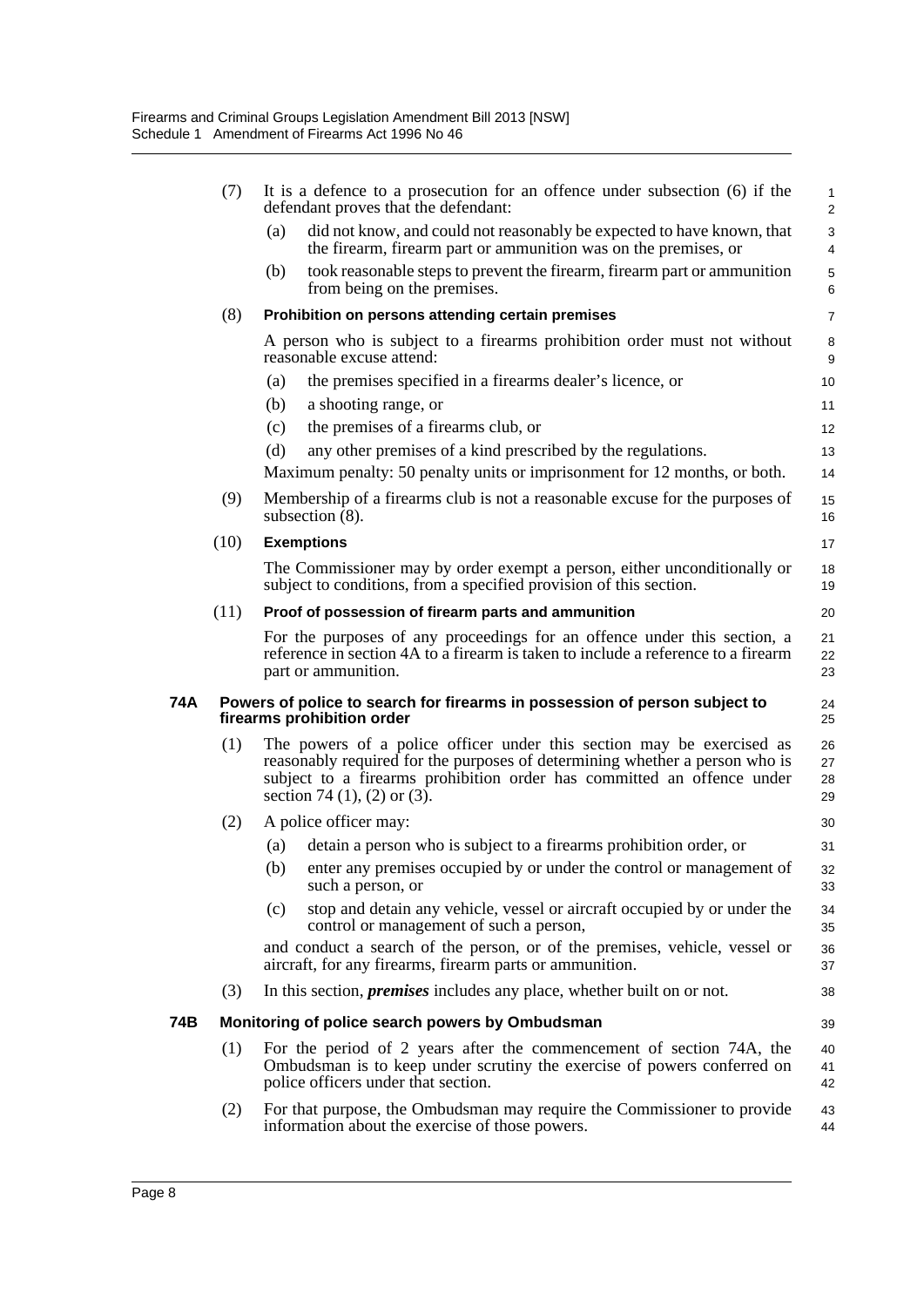|        | (3)  | The Ombudsman must, as soon as practicable after the end of that 2-year<br>period, prepare a report on the exercise of the powers conferred on police<br>officers under section 74A and furnish a copy of the report to the Minister, the<br>Attorney General and the Commissioner.                                                                                       | 1<br>$\overline{\mathbf{c}}$<br>3<br>4 |
|--------|------|---------------------------------------------------------------------------------------------------------------------------------------------------------------------------------------------------------------------------------------------------------------------------------------------------------------------------------------------------------------------------|----------------------------------------|
|        | (4)  | The Ombudsman may in the report identify, and include recommendations for<br>consideration by the Minister about, amendments that might appropriately be<br>made to this Act with respect to the exercise of functions conferred on police<br>officers under section 74A.                                                                                                 | 5<br>6<br>$\overline{7}$<br>8          |
|        | (5)  | The Minister is to lay (or cause to be laid) a copy of the report furnished to the<br>Minister under this section before both Houses of Parliament as soon as<br>practicable after the Minister receives the report.                                                                                                                                                      | 9<br>10<br>11                          |
|        | (6)  | If a House of Parliament is not sitting when the Minister seeks to lay a report<br>before it, the Minister may present copies of the report to the Clerk of the<br>House concerned.                                                                                                                                                                                       | 12<br>13<br>14                         |
|        | (7)  | The report that is presented to the Clerk of a House:                                                                                                                                                                                                                                                                                                                     | 15                                     |
|        |      | (a)<br>is, on presentation and for all purposes, taken to have been laid before<br>the House, and                                                                                                                                                                                                                                                                         | 16<br>17                               |
|        |      | may be printed by authority of the Clerk of the House, and<br>(b)                                                                                                                                                                                                                                                                                                         | 18                                     |
|        |      | if so printed, is for all purposes taken to be a document published by or<br>(c)<br>under the authority of the House, and                                                                                                                                                                                                                                                 | 19<br>20                               |
|        |      | is to be recorded:<br>(d)                                                                                                                                                                                                                                                                                                                                                 | 21                                     |
|        |      | in the case of the Legislative Council, in the Minutes of the<br>(i)<br>Proceedings of the Legislative Council, and                                                                                                                                                                                                                                                       | 22<br>23                               |
|        |      | in the case of the Legislative Assembly, in the Votes and<br>(ii)<br>Proceedings of the Legislative Assembly,                                                                                                                                                                                                                                                             | 24<br>25                               |
|        |      | on the first sitting day of the House after receipt of the report by the<br>Clerk.                                                                                                                                                                                                                                                                                        | 26<br>27                               |
| [40]   |      | Section 75 Review by Administrative Decisions Tribunal of certain decisions                                                                                                                                                                                                                                                                                               | 28                                     |
|        |      | Insert after section $75$ (1):                                                                                                                                                                                                                                                                                                                                            | 29                                     |
|        | (1A) | Despite subsection (1), a person may not apply for a review of a firearms<br>prohibition order made against the person if the person would be required<br>under section 11 (5) or 29 (3) to be refused a licence or permit (a <i>disqualified</i><br><i>person</i> ) had the person not been subject to a firearms prohibition order.                                     | 30<br>31<br>32<br>33                   |
|        |      | (1B) However, the decision to make a firearms prohibition order against a<br>disqualified person is taken to be a reviewable decision for the purposes of<br>section 53 (Internal reviews) of the Administrative Decisions Tribunal Act<br>1997 and that section applies, with such modifications as are necessary, in<br>relation to the decision to make such an order. | 34<br>35<br>36<br>37<br>38             |
| $[41]$ |      | <b>Section 81 Delegation</b>                                                                                                                                                                                                                                                                                                                                              | 39                                     |
|        |      | Insert after section 81 $(2)$ :                                                                                                                                                                                                                                                                                                                                           | 40                                     |
|        | (2A) | Despite subsection (1), the functions of the Commissioner under section 73<br>or $\overline{74}$ may be delegated only to a police officer of or above the rank of<br>inspector.                                                                                                                                                                                          | 41<br>42<br>43                         |
| [42]   |      | <b>Section 84 Proceedings for offences</b>                                                                                                                                                                                                                                                                                                                                | 44                                     |
|        |      | Insert "50B," after "50A $(1)$ ," in section 84 $(2)$ .                                                                                                                                                                                                                                                                                                                   | 45                                     |
|        |      |                                                                                                                                                                                                                                                                                                                                                                           |                                        |

 $[41]$ 

**[42]**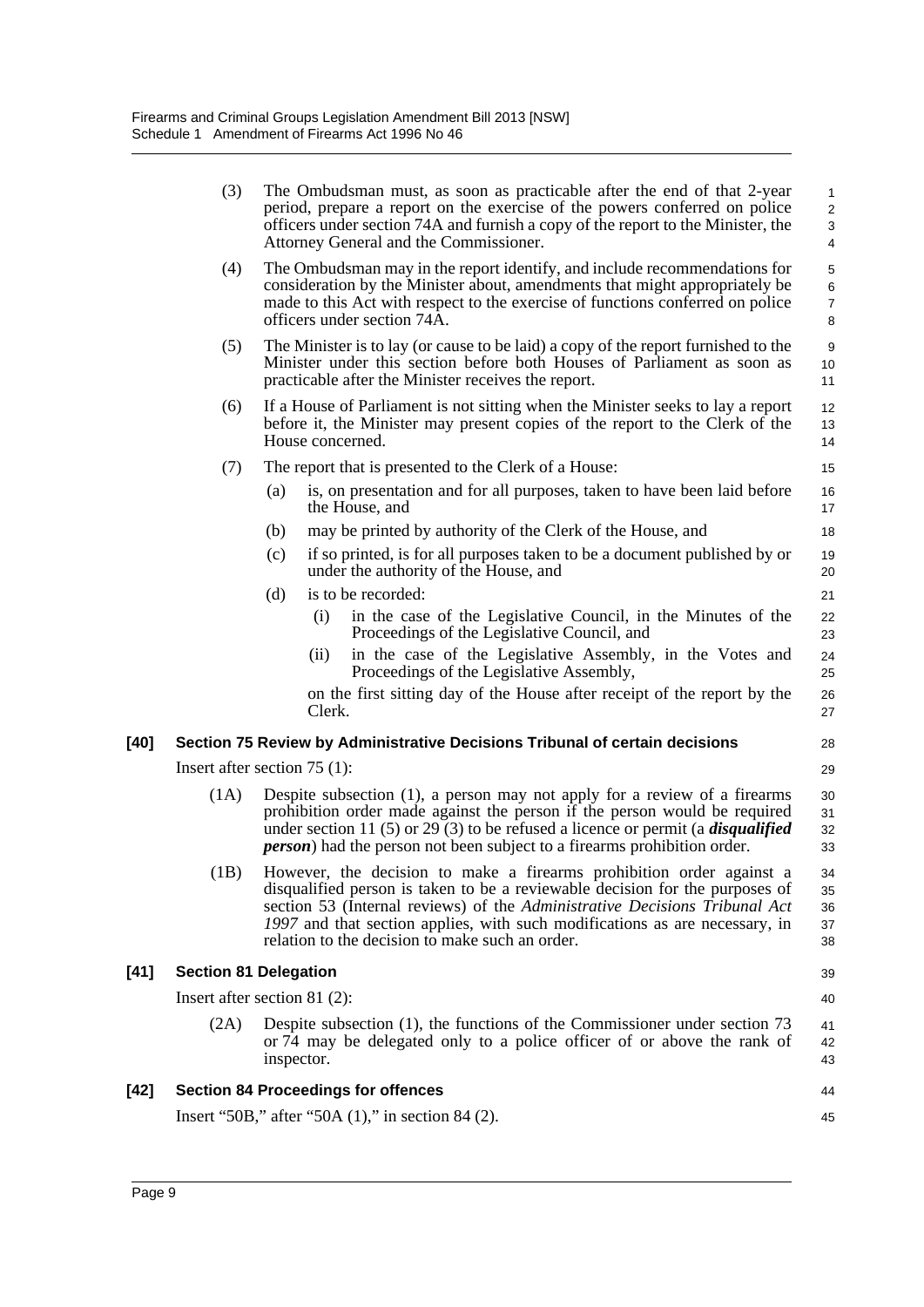| $[43]$ | Section 84 (2)<br>Omit "74". Insert instead "74 $(1)$ – $(5)$ ". |                                                                                                                                                                                                     |                     |  |
|--------|------------------------------------------------------------------|-----------------------------------------------------------------------------------------------------------------------------------------------------------------------------------------------------|---------------------|--|
| $[44]$ |                                                                  | <b>Schedule 3 Savings and transitional provisions</b><br>Insert at the end of the Schedule with appropriate Part and clause numbering:                                                              | 3<br>$\overline{4}$ |  |
|        | <b>Part</b>                                                      | <b>Provision consequent on enactment of Firearms</b><br>and Criminal Groups Legislation Amendment Act<br>2013                                                                                       | 5<br>6<br>7         |  |
|        |                                                                  | <b>Existing firearms prohibition orders</b>                                                                                                                                                         | 8                   |  |
|        |                                                                  | Part 7 of this Act (as substituted by the Firearms and Criminal Groups<br>Legislation Amendment Act 2013) extends to a firearms prohibition order in<br>force immediately before that substitution. | 9<br>10<br>11       |  |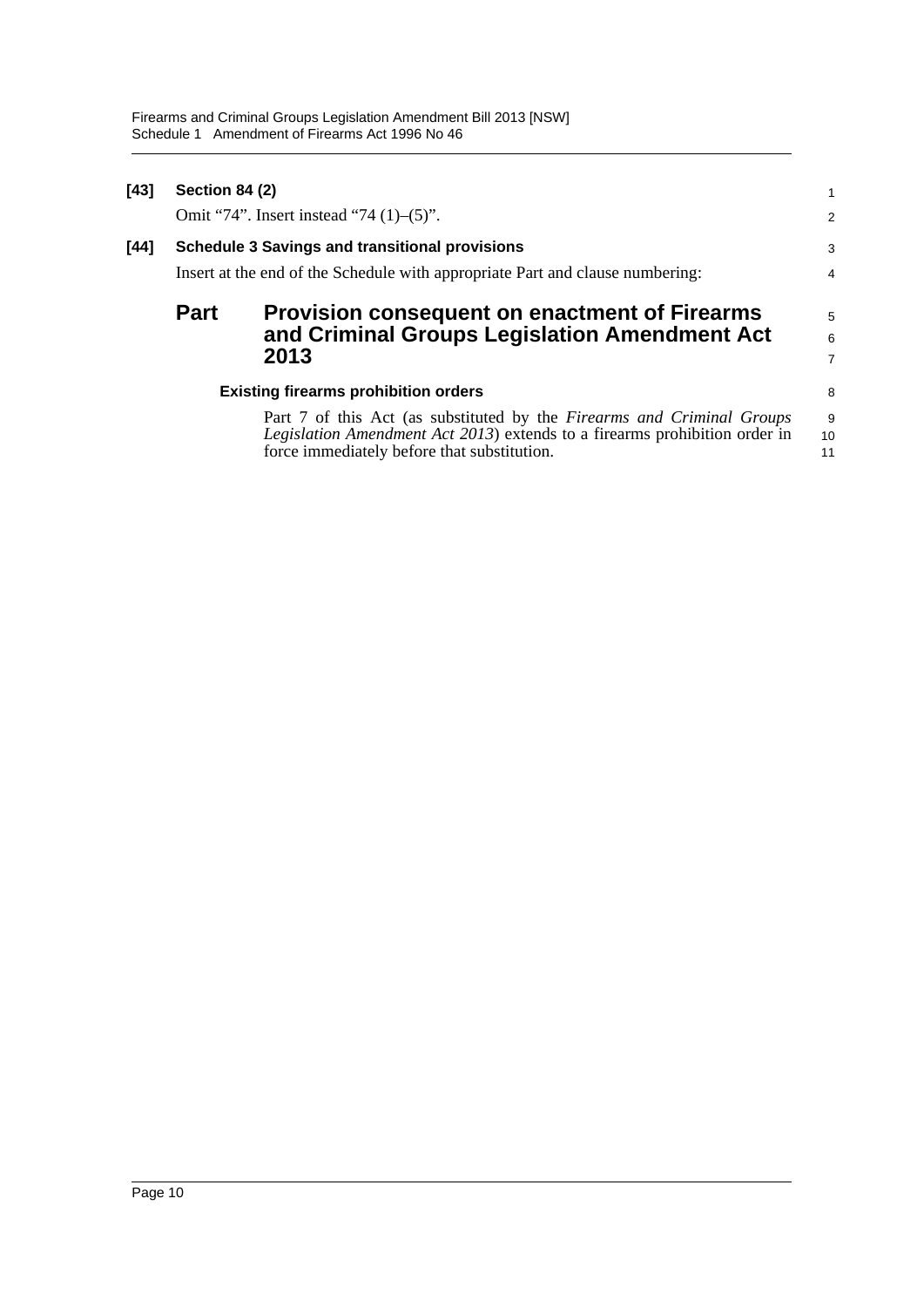<span id="page-15-0"></span>

|       | <b>Schedule 2</b>             | <b>Amendment of Restricted Premises Act 1943 No 6</b>                                                                                                                                                                      | 1                       |  |  |
|-------|-------------------------------|----------------------------------------------------------------------------------------------------------------------------------------------------------------------------------------------------------------------------|-------------------------|--|--|
| [1]   | <b>Section 2 Definitions</b>  |                                                                                                                                                                                                                            | $\overline{\mathbf{c}}$ |  |  |
|       |                               | Insert in alphabetical order:                                                                                                                                                                                              | 3                       |  |  |
|       |                               | <i>associate of a reputed criminal</i> includes (without limitation) a person who has<br>been given an official warning under section 93X of the Crimes Act 1900.                                                          | 4<br>5                  |  |  |
|       |                               | <i>explosive</i> has the same meaning as in the <i>Explosives Act 2003</i> .                                                                                                                                               | 6                       |  |  |
|       |                               | <i>reputed criminal</i> includes (without limitation) a person who:                                                                                                                                                        | 7                       |  |  |
|       |                               | has been convicted of an indictable offence (including an offence under<br>(a)<br>section 93X of the Crimes Act 1900), or                                                                                                  | 8<br>9                  |  |  |
|       |                               | is engaged in an organised criminal activity within the meaning of<br>(b)<br>section 46AA of the Law Enforcement (Powers and Responsibilities)<br>Act 2002, or                                                             | 10<br>11<br>12          |  |  |
|       |                               | is a controlled member of a declared organisation within the meaning of<br>(c)<br>the Crimes (Criminal Organisations Control) Act 2012.                                                                                    | 13<br>14                |  |  |
|       |                               | <i>reputed criminal declaration</i> —see section $3(3)$ .                                                                                                                                                                  | 15                      |  |  |
|       |                               | <i>weapon</i> means:                                                                                                                                                                                                       | 16                      |  |  |
|       |                               | a firearm, or an imitation firearm, within the meaning of the <i>Firearms</i><br>(a)<br>Act 1996, or                                                                                                                       | 17<br>18                |  |  |
|       |                               | a prohibited weapon within the meaning of the Weapons Prohibition<br>(b)<br>Act 1998.                                                                                                                                      | 19<br>20                |  |  |
| $[2]$ |                               | Section 3 Declaration by Supreme Court or District Court in relation to premises                                                                                                                                           | 21                      |  |  |
|       | Insert after section $3(2)$ : |                                                                                                                                                                                                                            |                         |  |  |
|       | (3)                           | The appropriate Court may, in declaring premises to be premises to which this<br>Part applies, state that the reason (or the predominant reason) for the<br>declaration is that:                                           | 23<br>24<br>25          |  |  |
|       |                               | reputed criminals have attended or are likely to attend the premises, or<br>(a)                                                                                                                                            | 26                      |  |  |
|       |                               | a reputed criminal has, or takes part or assists in, the control or<br>(b)<br>management of the premises.                                                                                                                  | 27<br>28                |  |  |
|       |                               | Any such declaration is a reputed criminal declaration for the purposes of this<br>Act.                                                                                                                                    | 29<br>30                |  |  |
| $[3]$ |                               | Sections 8 (2) and 9 (2)                                                                                                                                                                                                   | 31                      |  |  |
|       |                               | Omit "this section" wherever occurring. Insert instead "subsection (1)"                                                                                                                                                    | 32                      |  |  |
| [4]   |                               | Section 8 Offence by owner of premises                                                                                                                                                                                     | 33                      |  |  |
|       |                               | Insert after section $8(2)$ :                                                                                                                                                                                              | 34                      |  |  |
|       | (2A)                          | After the service of a notice under section 6 on the owner of premises of the<br>making of a reputed criminal declaration, the owner is guilty of an offence if,<br>while the declaration is in force, a reputed criminal: | 35<br>36<br>37          |  |  |
|       |                               | attends the premises, or<br>(a)                                                                                                                                                                                            | 38                      |  |  |
|       |                               | (b)<br>has, or takes part or assists in, the control or management of the<br>premises.                                                                                                                                     | 39<br>40                |  |  |
|       |                               | Maximum penalty: 150 penalty units or imprisonment for 3 years, or both.                                                                                                                                                   | 41                      |  |  |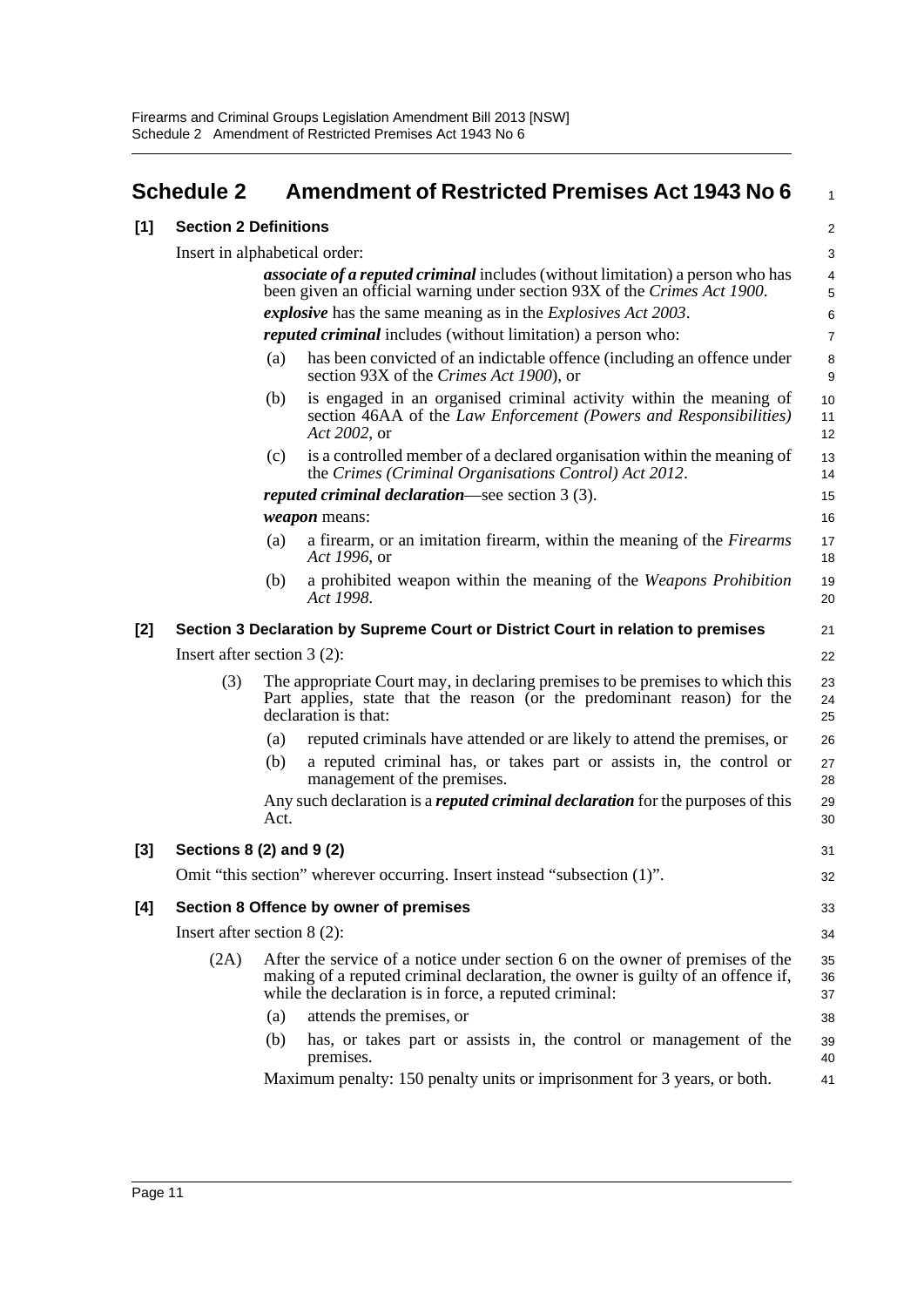|       | (2B)                           | criminal: | An owner of premises is not guilty of an offence under subsection (2A) if the<br>owner proves that he or she has taken all reasonable steps to prevent a reputed                                                                 | $\mathbf{1}$<br>$\overline{2}$<br>3 |
|-------|--------------------------------|-----------|----------------------------------------------------------------------------------------------------------------------------------------------------------------------------------------------------------------------------------|-------------------------------------|
|       |                                | (a)       | attending the premises, or                                                                                                                                                                                                       | 4                                   |
|       |                                | (b)       | having, or taking part or assisting in, the control or management of the<br>premises.                                                                                                                                            | 5<br>6                              |
|       | (2C)                           |           | A person is not liable to be convicted of an offence under both subsections (1)<br>and (2A) in respect of essentially the same facts.                                                                                            | $\overline{7}$<br>8                 |
| [5]   |                                |           | Section 9 Offence by occupier of premises                                                                                                                                                                                        | 9                                   |
|       | Insert after section $9(2)$ :  |           |                                                                                                                                                                                                                                  | 10                                  |
|       | (3)                            |           | After the service of a notice under section 6 on the occupier of premises of the<br>making of a reputed criminal declaration, the occupier is guilty of an offence<br>if, while the declaration is in force, a reputed criminal: | 11<br>12<br>13                      |
|       |                                | (a)       | attends the premises, or                                                                                                                                                                                                         | 14                                  |
|       |                                | (b)       | has, or takes part or assists in, the control or management of the<br>premises.                                                                                                                                                  | 15<br>16                            |
|       |                                |           | Maximum penalty: 150 penalty units or imprisonment for 3 years, or both.                                                                                                                                                         | 17                                  |
|       | (4)                            |           | An occupier of premises is not guilty of an offence under subsection (3) if the<br>occupier proves that he or she has taken all reasonable steps to prevent a<br>reputed criminal:                                               | 18<br>19<br>20                      |
|       |                                | (a)       | attending the premises, or                                                                                                                                                                                                       | 21                                  |
|       |                                | (b)       | having, or taking part or assisting in, the control or management of the<br>premises.                                                                                                                                            | 22<br>23                            |
|       | (5)                            |           | A person is not liable to be convicted of an offence under both subsections (1)<br>and $(3)$ in respect of essentially the same facts.                                                                                           | 24<br>25                            |
| [6]   | Section 10 Entry by police     |           |                                                                                                                                                                                                                                  | 26                                  |
|       | Insert after section $10(e)$ : |           |                                                                                                                                                                                                                                  | 27                                  |
|       |                                | (f)       | search the premises for, and seize, any weapon or explosive.                                                                                                                                                                     | 28                                  |
| $[7]$ |                                |           | <b>Section 12 Evidence of certain matters</b>                                                                                                                                                                                    | 29                                  |
|       |                                |           | Insert "or any weapon or explosive" after "section 10".                                                                                                                                                                          | 30                                  |
| [8]   |                                |           | Section 13 Suspected premises-issue of search warrant                                                                                                                                                                            | 31                                  |
|       |                                |           | Insert "or any weapon or explosive" after "section $10(e)$ " in section $13(3)(b)$ .                                                                                                                                             | 32                                  |
| [9]   |                                |           | Section 13A Forfeiture or disposal of seized articles                                                                                                                                                                            | 33                                  |
|       |                                |           | Omit "liquor, drug, drinking glass, vessel, container or device" wherever occurring.                                                                                                                                             | 34                                  |
|       | Insert instead "article".      |           |                                                                                                                                                                                                                                  | 35                                  |
| [10]  | Section 13A (5)                |           |                                                                                                                                                                                                                                  | 36                                  |
|       | Insert after section 13A (4):  |           |                                                                                                                                                                                                                                  | 37                                  |
|       | (5)                            |           | In this section:                                                                                                                                                                                                                 | 38                                  |
|       |                                |           | <i>article</i> means any liquor, drug, drinking glass, vessel, container or device or<br>any weapon or explosive.                                                                                                                | 39<br>40                            |
|       |                                |           |                                                                                                                                                                                                                                  |                                     |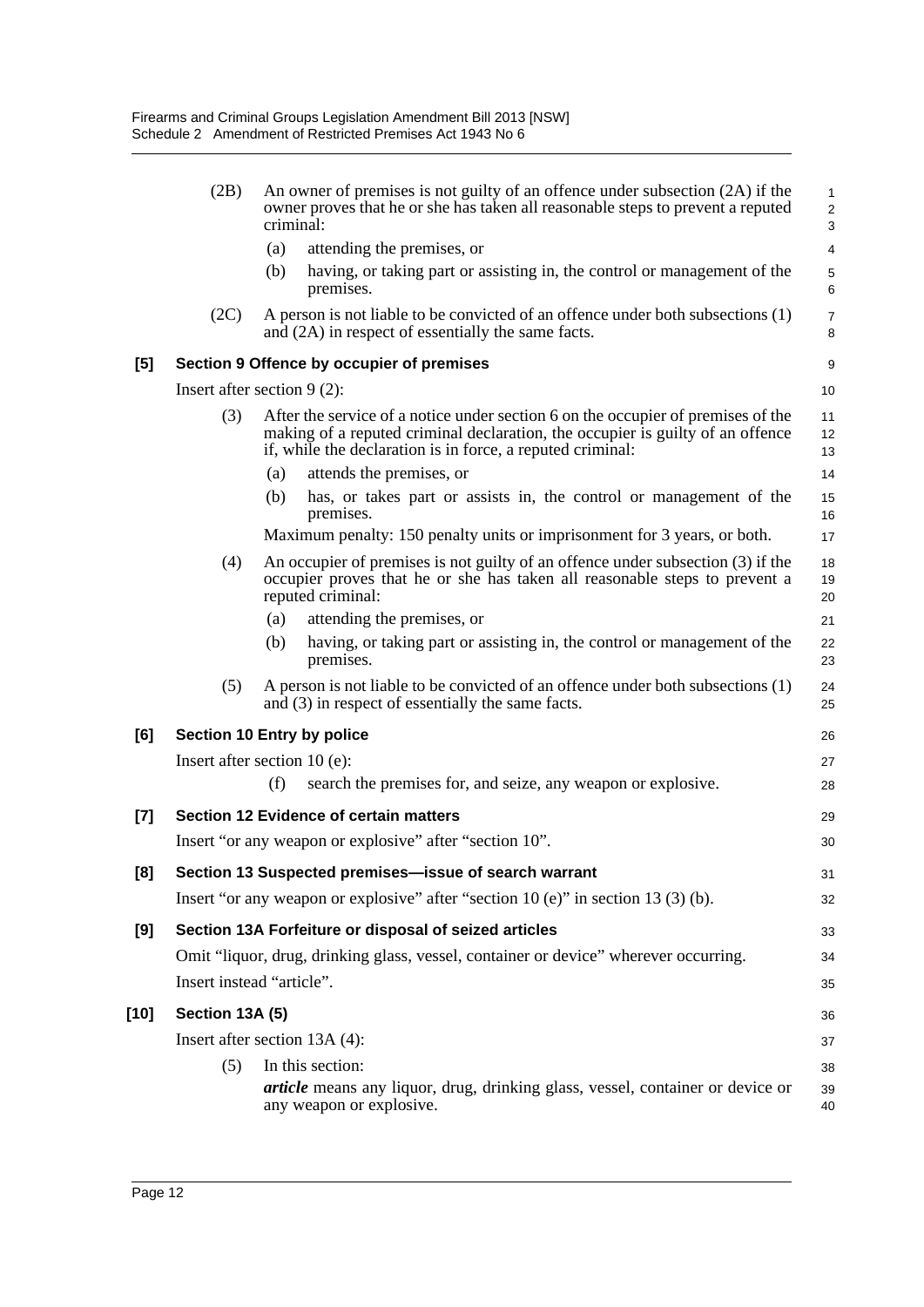#### **[11] Section 18A Proceedings for offences**

Insert at the end of the section:

(2) Despite subsection (1), an offence under section 8 (2A) or 9 (3) may be prosecuted on indictment. However, Chapter 5 of the *Criminal Procedure Act 1986* (which relates to the summary disposal of certain indictable offences unless an election is made by the prosecution to proceed on indictment) applies to and in respect of an offence under section  $\hat{8}$  (2A) or 9 (3).

8 9

10

39

#### **[12] Section 20A**

Insert after section 20:

#### **20A Monitoring of police powers and new offence provisions by Ombudsman**

- (1) For the period of 2 years after the commencement of the amendment made to section 10 of this Act by the *Firearms and Criminal Groups Legislation Amendment Act 2013*, the Ombudsman is to keep under scrutiny the exercise of powers conferred on police officers as a consequence of the amendments made to this Act by that amendment Act (the *relevant police powers*). 11 12 13 14 15
- (2) For that purpose, the Ombudsman may require the Commissioner of Police to provide information about the exercise of the relevant police powers. 16 17
- (3) In that period, the Ombudsman is to also monitor the operation of sections  $\bar{8}$  (2A) and 9 (3) (the *new offence provisions*). For that purpose, the Commissioner of Police is to ensure that the Ombudsman is provided with information about any prosecutions brought under the new offence provisions. 18 19  $20$ 21
- (4) The Ombudsman must, as soon as practicable after the end of that 2-year period, prepare a report on the exercise of the relevant police powers and on the operation of the new offence provisions and furnish a copy of the report to the Minister, the Attorney General and the Commissioner of Police. 22  $23$ 24 25
- (5) The Ombudsman may in the report identify, and include recommendations for consideration by the Minister about, amendments that might appropriately be made to this Act with respect to the exercise of the relevant police powers and the new offence provisions. 26 27 28 29
- (6) The Minister is to lay (or cause to be laid) a copy of the report furnished to the Minister under this section before both Houses of Parliament as soon as practicable after the Minister receives the report. 30 31 32
- (7) If a House of Parliament is not sitting when the Minister seeks to lay a report before it, the Minister may present copies of the report to the Clerk of the House concerned.
- (8) The report that is presented to the Clerk of a House:
	- (a) is, on presentation and for all purposes, taken to have been laid before the House, and 37 38
	- (b) may be printed by authority of the Clerk of the House, and
	- (c) if so printed, is for all purposes taken to be a document published by or under the authority of the House, and 40 41
	- (d) is to be recorded: (i) in the case of the Legislative Council, in the Minutes of the Proceedings of the Legislative Council, and 42 43 44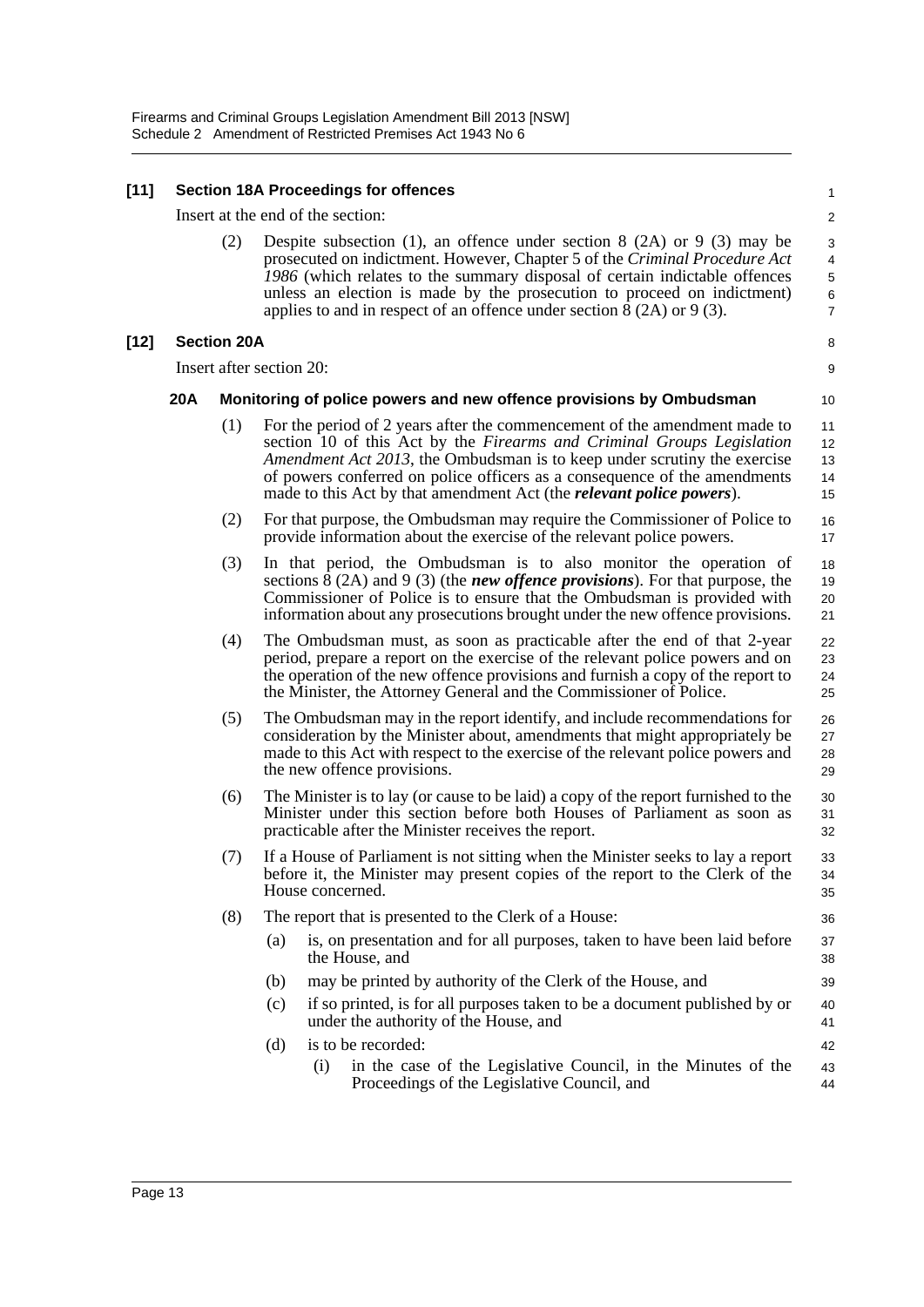|      | in the case of the Legislative Assembly, in the Votes and<br>(11)<br>Proceedings of the Legislative Assembly,<br>on the first sitting day of the House after receipt of the report by the<br>Clerk. | $\overline{1}$<br>$\mathcal{P}$<br>-3<br>$\overline{4}$ |
|------|-----------------------------------------------------------------------------------------------------------------------------------------------------------------------------------------------------|---------------------------------------------------------|
| [13] | Schedule 1 Savings, transitional and other provisions                                                                                                                                               | 5                                                       |
|      | Insert at the end of clause $1(1)$ :                                                                                                                                                                | 6                                                       |
|      | any other Act that amends this Act                                                                                                                                                                  | 7                                                       |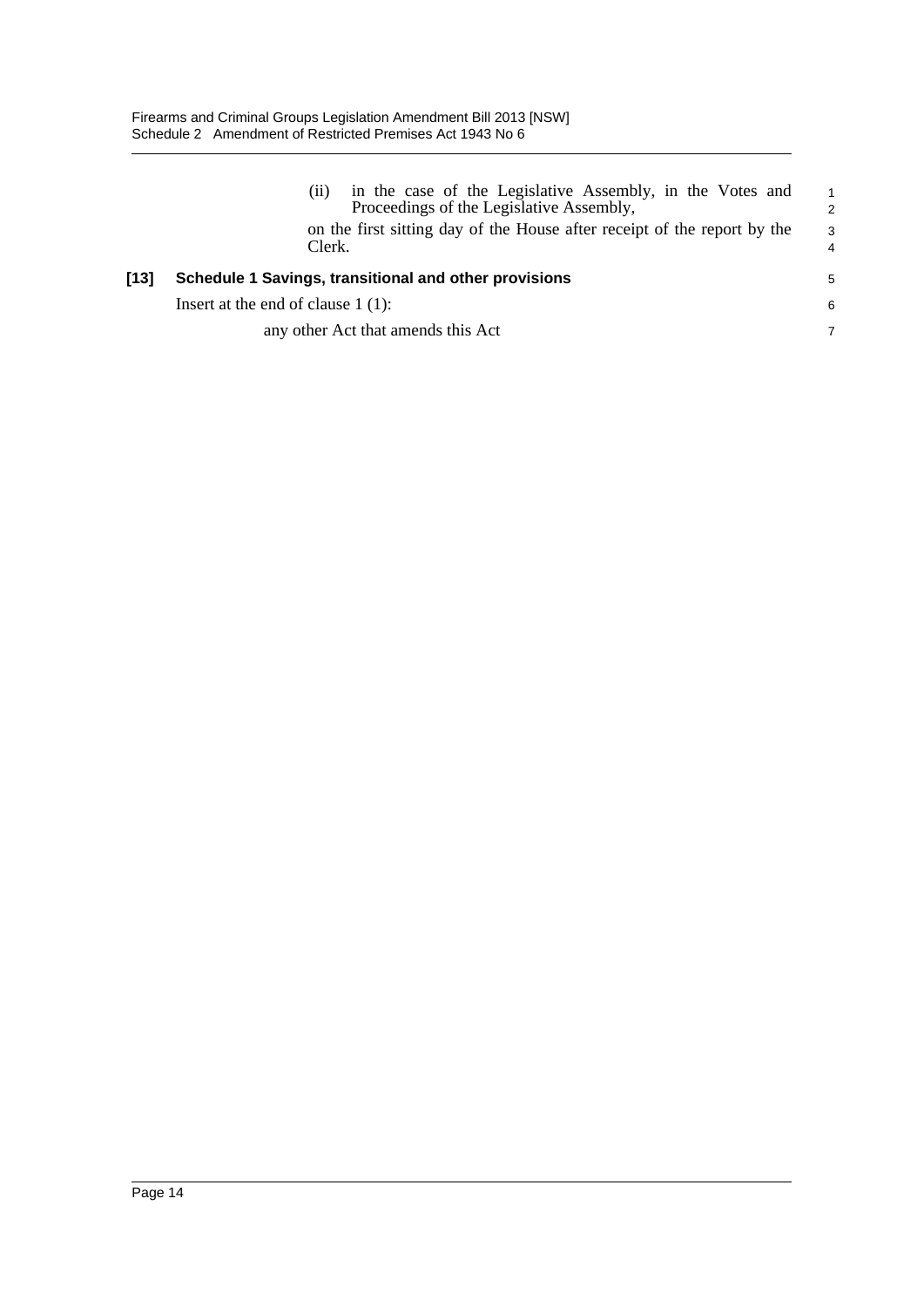<span id="page-19-0"></span>

|       | <b>Schedule 3</b>                                                                              |                    | <b>Amendment of Crime Commission Act 2012 No 66</b>                                                                                                                                                                                                                                                                                   | 1                          |  |
|-------|------------------------------------------------------------------------------------------------|--------------------|---------------------------------------------------------------------------------------------------------------------------------------------------------------------------------------------------------------------------------------------------------------------------------------------------------------------------------------|----------------------------|--|
| $[1]$ | <b>Section 4 Interpretation</b>                                                                |                    |                                                                                                                                                                                                                                                                                                                                       |                            |  |
|       | Insert in alphabetical order in section $4(1)$ :                                               |                    |                                                                                                                                                                                                                                                                                                                                       |                            |  |
|       | <i>criminal group</i> has the same meaning as in section 93S of the <i>Crimes Act</i><br>1900. |                    |                                                                                                                                                                                                                                                                                                                                       | 4<br>5                     |  |
| $[2]$ | <b>Section 10 Principal functions of Commission</b>                                            |                    |                                                                                                                                                                                                                                                                                                                                       |                            |  |
|       | Insert after section 10 $(1)$ $(a)$ :                                                          |                    |                                                                                                                                                                                                                                                                                                                                       |                            |  |
|       |                                                                                                | $\left( a1\right)$ | to investigate matters relating to the criminal activities of criminal<br>groups referred to the Commission by the Management Committee for<br>investigation,                                                                                                                                                                         | 8<br>9<br>10               |  |
| $[3]$ | <b>Section 16 Definitions</b>                                                                  |                    |                                                                                                                                                                                                                                                                                                                                       |                            |  |
|       |                                                                                                |                    | Omit the definition of <i>things of a relevant kind</i> . Insert instead:                                                                                                                                                                                                                                                             | 12                         |  |
|       |                                                                                                |                    | <i>things of a relevant kind</i> means a thing or things of a particular kind:                                                                                                                                                                                                                                                        | 13                         |  |
|       |                                                                                                | (a)                | connected with a matter relating to a relevant criminal activity or<br>serious crime concern, or the criminal activities of a criminal group, into<br>or in respect of which the Commission is conducting an investigation, or                                                                                                        | 14<br>15<br>16             |  |
|       |                                                                                                | (b)                | that may be used in evidence in proceedings for the taking, by or on<br>behalf of the Crown in right of the State, of civil remedies in respect of<br>a matter connected with, or arising out of, an offence to which the<br>relevant criminal activity, serious crime concern or criminal activity of<br>the criminal group relates. | 17<br>18<br>19<br>20<br>21 |  |
| [4]   | <b>Section 17 Search warrants</b>                                                              |                    |                                                                                                                                                                                                                                                                                                                                       |                            |  |
|       | Omit section 17 (5). Insert instead:                                                           |                    |                                                                                                                                                                                                                                                                                                                                       |                            |  |
|       | (5)                                                                                            |                    | The statement must include a reference to the matter relating to a relevant<br>criminal activity or serious crime concern, or the criminal activities of a<br>criminal group, into or in respect of which the Commission is conducting an<br>investigation and with which the things of the relevant kind are connected.              | 24<br>25<br>26<br>27       |  |
| [5]   | Sections 18 (2) (a) and 53 (a)                                                                 |                    |                                                                                                                                                                                                                                                                                                                                       | 28                         |  |
|       | Omit "or serious crime concern" wherever occurring.                                            |                    |                                                                                                                                                                                                                                                                                                                                       | 29                         |  |
|       | Insert instead ", serious crime concern or criminal activity of a criminal group".             |                    |                                                                                                                                                                                                                                                                                                                                       | 30                         |  |
| [6]   | <b>Section 51 Functions of the Management Committee</b>                                        |                    |                                                                                                                                                                                                                                                                                                                                       |                            |  |
|       | Insert after section 51 $(1)(b)$ :                                                             |                    |                                                                                                                                                                                                                                                                                                                                       |                            |  |
|       |                                                                                                | (b1)               | to refer (by a written notice in accordance with section 54) matters<br>relating to the criminal activities of a specified criminal group to the<br>Commission for investigation, and                                                                                                                                                 | 33<br>34<br>35             |  |
| $[7]$ | Sections 51 (2) and 54 (1) (b)                                                                 |                    |                                                                                                                                                                                                                                                                                                                                       | 36                         |  |
|       | Omit "or serious crime concern" wherever occurring.                                            |                    |                                                                                                                                                                                                                                                                                                                                       |                            |  |
|       |                                                                                                |                    | Insert instead ", serious crime concern or criminal activity of the criminal group".                                                                                                                                                                                                                                                  | 38                         |  |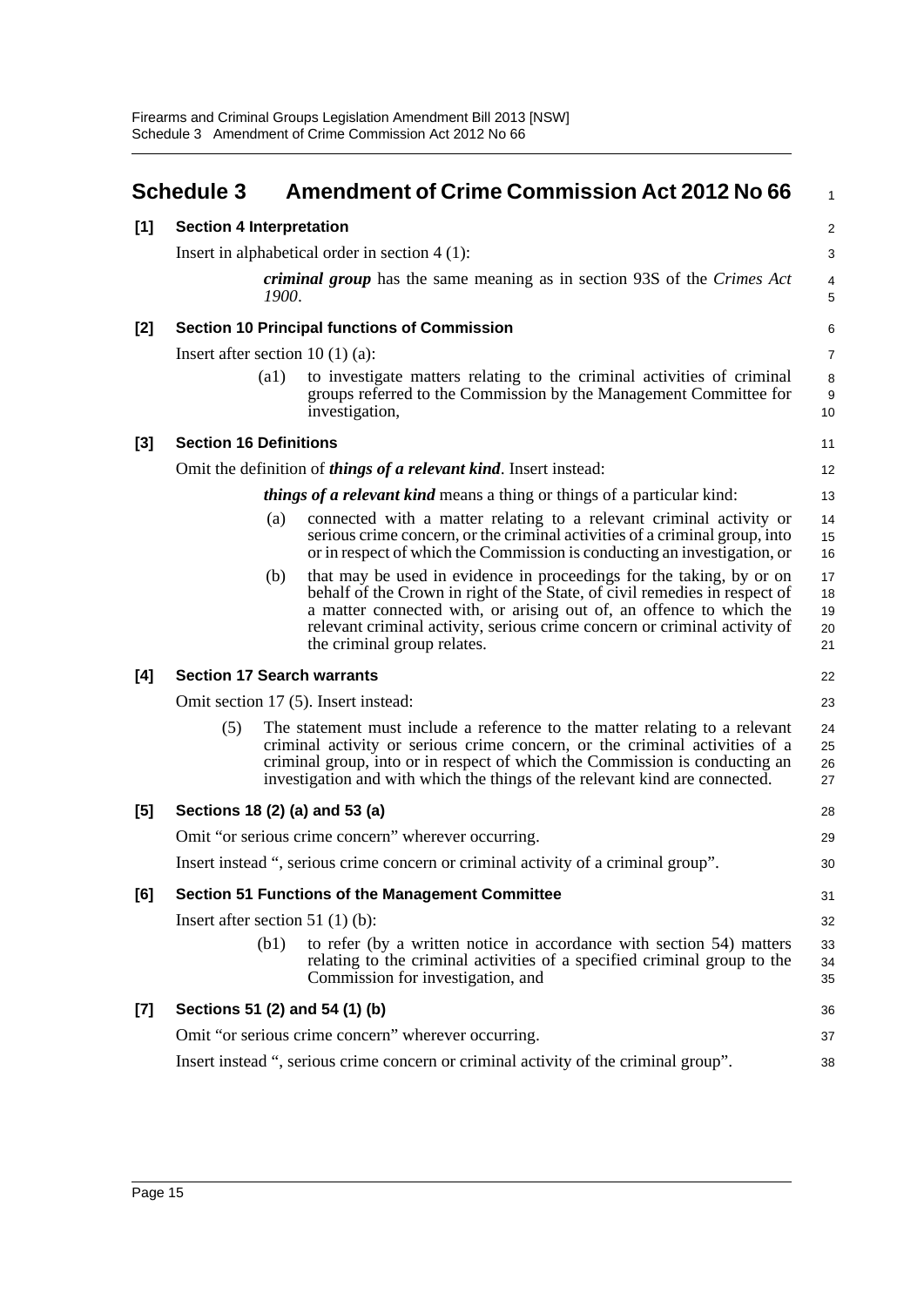| [8]  | Section 54 Notices referring matters for investigation                                                                                             | 1                                     |
|------|----------------------------------------------------------------------------------------------------------------------------------------------------|---------------------------------------|
|      | Omit "or serious crime concern" where firstly occurring in section 54 (1).                                                                         | $\overline{2}$                        |
|      | Insert instead ", serious crime concern or criminal activity of a criminal group".                                                                 | 3                                     |
| [9]  | <b>Section 56 Commission may request reference</b>                                                                                                 | $\overline{4}$                        |
|      | Omit section 56 $(1)$ (a). Insert instead:                                                                                                         | 5                                     |
|      | a matter relating to a relevant criminal activity, serious crime concern<br>(a)<br>or criminal activity of a criminal group for investigation, and | $\begin{array}{c} 6 \\ 7 \end{array}$ |
| [10] | <b>Section 58 Task forces to assist Commission</b>                                                                                                 | 8                                     |
|      | Omit "or a serious crime concern" from section 58 (1).                                                                                             | 9                                     |
|      | Insert instead ", serious crime concern or criminal activity of a criminal group".                                                                 | 10                                    |